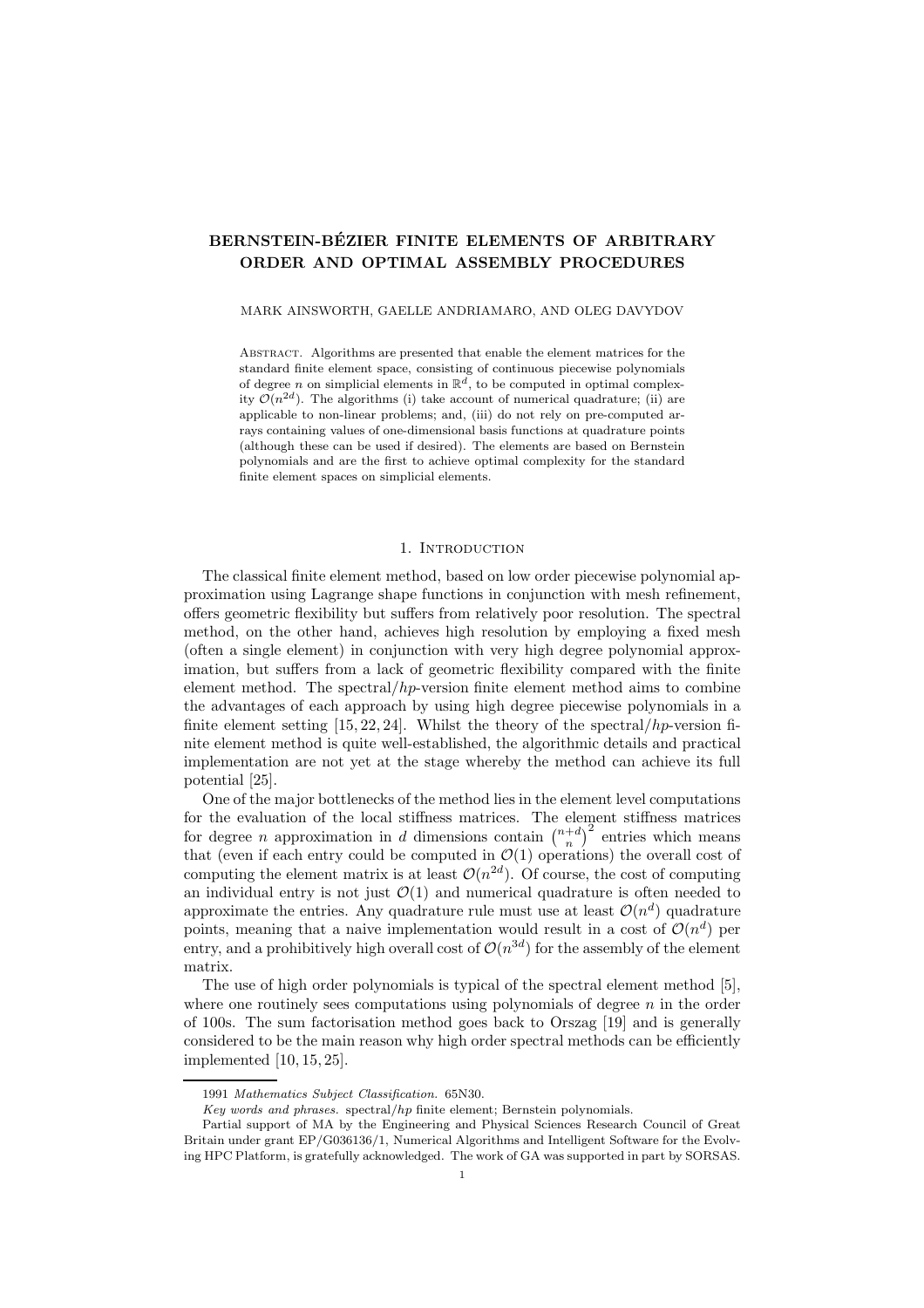The key property needed to utilise the sum factorisation method is a tensorial construction for the basis functions. For quadrilateral and hexahedral finite elements, the basis functions naturally have a tensor product structure and efficient procedures have been developed to take advantage of this fact [18]. However, simplicial elements do not have a tensor product structure and the natural bases for the corresponding finite element spaces are non-tensorial. Typically, for simplicial elements Lagrange bases are used in the case of very low order approximation, whilst hierarchic bases [1, 2, 6, 24] are used for higher orders of approximation. Although both choices are natural, neither has the key tensor product structure needed to exploit the sum factorisation technique.

Tensorial constructions for basis functions on triangular and tetrahedral elements are available [3, 8, 15, 26]. Of course, the effect of the non-tensorial nature of the underlying domain persists and manifests itself in a lack of symmetry in the basis functions (through the need to identify a preferred vertex in the case of triangular elements) and in the corresponding degrees of freedom. By employing the sum factorisation method in conjunction with such a tensorial element level basis, Karniadakis and Sherwin [15] obtain an algorithm for the assembly of the element matrix which achieves near optimal complexity  $\mathcal{O}(n^{2d+1})$ .

The desire to achieve optimal complexity prompted Eibner and Melenk [10] to make use of a larger local polynomial space than the standard space  $\mathbb{P}_d^n$ . The rather novel idea behind this approach is to use the additional variables to control the locations of the zeros of the basis functions. By arranging for the zeros to be located at nodes of the quadrature rule and again taking advantage of sum factorisation and a tensorial basis, the overall complexity is improved to the optimal count  $\mathcal{O}(n^{2d})$ . Unfortunately, this comes at the price of using a non-standard approximation space with larger numbers of degrees of freedom than the standard space (without a corresponding improvement in the rate of convergence).

The foregoing developments represent important advances in tackling the problem of realising efficient and practical high order finite elements on simplicial elements in optimal complexity. Nevertheless, the problem essentially remains unsolved and the following questions remain:

• can the optimal complexity of  $\mathcal{O}(n^{2d})$  operations be achieved for the standard space  $\mathbb{P}_d^n$ ?

and, if so,

• is this possible using a basis corresponding to a natural (e.g. symmetric) choice of degrees of freedom?

The purpose of the present work is to address these questions. The need to develop tensorial bases (in order to utilise sum factorisation) seems at odds with the nontensorial nature of the underlying element geometry, and it is perhaps therefore rather surprising that the answer to both questions is positive.

The key idea is the use of Bernstein polynomials to construct a basis for the standard  $H^1$ -conforming finite element space consisting of continuous piecewise polynomials as described in Section 2. Although Bernstein-B´ezier representations have a number of properties which make their use commonplace in computationally demanding applications such as CAGD and visualisation [11, 13, 14, 17], their use in finite element approximation has attracted virtually no attention [21] amongst the finite element community. Recently, the use of Bernstein-Bézier bases for high order finite element computation has been investigated by Kirby [16] in the case of piecewise constant data.

At first glance, the Bernstein-Bézier basis is reminiscent of the Lagrange basis on equally spaced nodes over the simplex. However, there is an essential difference in that the degrees of freedom for the Bernstein-Bézier finite element are not values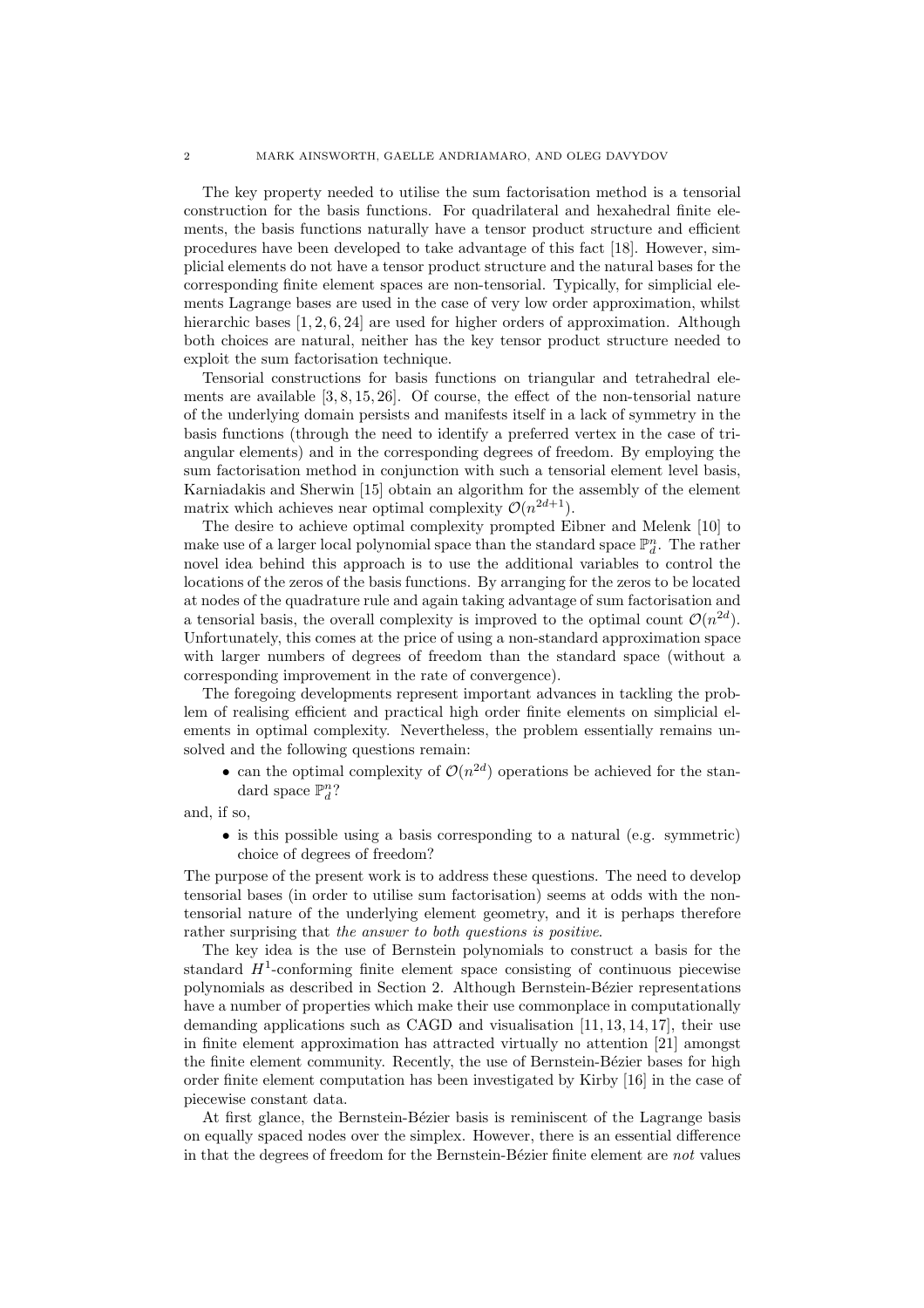at these nodes (which is the case for Lagrange bases). Nonetheless, at least for conceptual purposes, one can regard the nodes as degrees of freedom. Viewed from this perspective, the Bernstein-Bézier elements are completely symmetrical and just as natural as the Lagrange elements typically found in finite element textbooks.

Of course, the critical factor is the complexity required to assemble the element matrices for the Bernstein-Bézier finite element and it is here that a remarkable property of the Bernstein polynomials comes into play. Although not based on a tensorial construction, the Bernstein-B´ezier basis is rather unique in the respect that it possesses the key properties needed for the sum factorisation algorithm to be brought into play. This is exploited in Section 3 for the development of highly efficient algorithms for the computation of the *Bernstein-Bézier moments* of the coefficients in the underlying partial differential equation. The fact that the Bernstein polynomials are amenable to the sum factorisation approach is vital, but by itself is not sufficient to develop optimal element level algorithms. The remaining ingredient is another property whereby the product of two Bernstein polynomials is a (scaled) Bernstein polynomial. This property is exploited in Section 4 to develop algorithms for the assembly of the element matrices in  $\mathcal{O}(n^{2d})$  operations.

The algorithms developed in Sections 3 and 4 are the first that enable the element matrices for the standard finite element space (continuous piecewise polynomials of degree *n* on simplicial elements in  $\mathbb{R}^d$  to be assembled in optimal complexity  $\mathcal{O}(n^{2d})$ . In addition, our algorithms: (i) take account of numerical quadrature; (ii) are applicable to non-linear problems; and, (iii) do not rely on pre-computed arrays containing values of one-dimensional basis functions at quadrature points (although these can be used if desired). CPU timings are presented for each of the algorithms showing the predicted growth rates with increasing polynomial degree. Of course, the development of algorithms with optimal order complexity for the computation of the element matrices and load vectors are just one component of the finite element analysis, and in a practical implementation one must also take into account issues such as memory transfer and addressing.

Standard multi-index notations will be used throughout. In particular, for  $\alpha \in$  $\mathbb{Z}_+^d$ , we define  $|\boldsymbol{\alpha}| = \sum_{k=1}^d \alpha_k$ ,  $\boldsymbol{\alpha}! = \prod_{k=1}^d \alpha_k!$  and  $\binom{|\boldsymbol{\alpha}|}{\boldsymbol{\alpha}} = |\boldsymbol{\alpha}|!/\boldsymbol{\alpha}!$ . If  $\boldsymbol{x} \in \mathbb{R}^d$ , then we define  $\boldsymbol{x}^{\boldsymbol{\alpha}} = \prod_{k=1}^{d} x_k^{\alpha_k}$ . Given a pair  $\boldsymbol{\alpha}, \boldsymbol{\beta} \in \mathbb{Z}_+^d$ ,  $\boldsymbol{\beta} \leq \boldsymbol{\alpha}$  if and only if  $\beta_k \leq \alpha_k$ ,  $k = 1, \ldots, d$  and, in this case,  $\begin{pmatrix} \alpha \\ \beta \end{pmatrix} = \prod_{k=1}^{d} \begin{pmatrix} \alpha_k \\ \beta_k \end{pmatrix}$ .

### 2. BERNSTEIN-BÉZIER FINITE ELEMENTS

2.1. Bernstein Polynomials. Let  $T = conv(x_1, x_2, \ldots, x_{d+1})$  be a non-degenerate simplex in  $\mathbb{R}^d$ . The set  $\mathcal{D}_d^n(T) = \{x_{\alpha} : \alpha \in \mathcal{I}_d^n\}$  consists of the *domain points* of T defined by

$$
x_{\alpha} = \frac{1}{n} \sum_{k=1}^{d+1} \alpha_k x_k \tag{1}
$$

where  $\mathcal{I}_d^n$  is the indexing set

$$
\mathcal{I}_d^n = \left\{ \alpha \in \mathbb{Z}_+^{d+1} : \ |\alpha| = n \right\}.
$$
 (2)

The barycentric coordinates of a point  $x \in \mathbb{R}^d$  with respect to the simplex T are given by the unique  $(d + 1)$ -tuple  $\lambda = (\lambda_1, \ldots, \lambda_{d+1})$  satisfying

$$
x = \sum_{k=1}^{d+1} \lambda_k x_k; \quad 1 = \sum_{k=1}^{d+1} \lambda_k.
$$
 (3)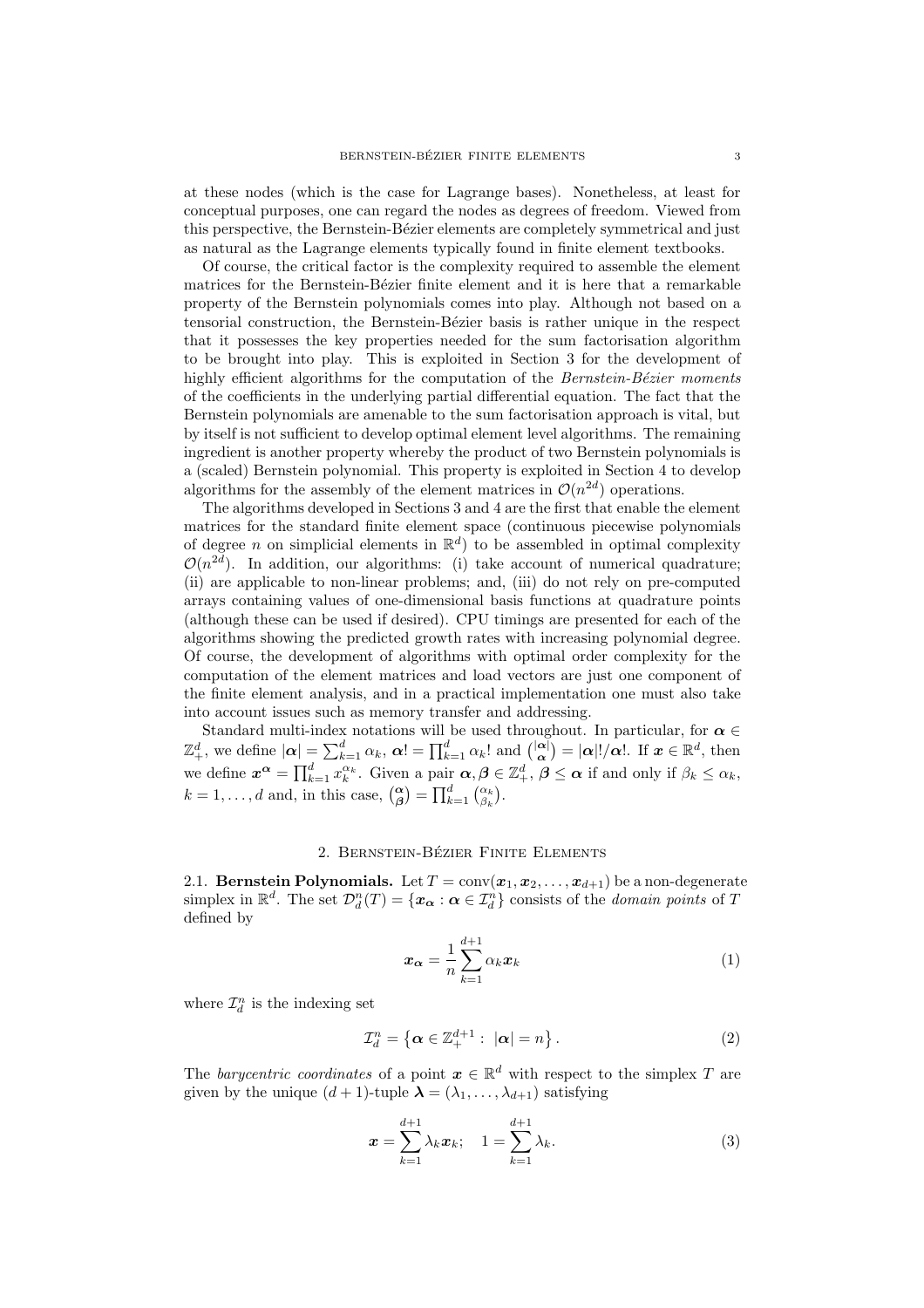For future reference, it is worth noting that

$$
\operatorname{grad} \lambda_k = -\frac{|\gamma_k|}{d|T|} n_k \tag{4}
$$

where  $n_k$  is the unit outward normal on the face  $\gamma_k$  of the simplex T that does not have  $x_k$  as a vertex, and |T| and  $|\gamma_k|$  denote the d- and  $(d-1)$ -dimensional measures of the element and the face respectively. The Bernstein polynomials of degree  $n \in \mathbb{Z}_+$  associated with T, defined by

$$
B_{\alpha}^{n}(x) = \binom{n}{\alpha} \lambda^{\alpha}, \quad \alpha \in \mathcal{I}_{d}^{n}, \tag{5}
$$

possess a number of remarkable properties [17], such as the de Casteljau algorithm for their efficient evaluation, that have led to their widespread use in the CAGD and computer graphics communities. It is apparent that the Bernstein polynomials are non-negative over the simplex  $T$  and, thanks to the multinomial theorem, sum to unity. Simple algebra suffices to see that the product of Bernstein polynomials is again a (scaled) Bernstein polynomial

$$
B_{\alpha}^{m} B_{\beta}^{n} = \frac{\binom{\alpha + \beta}{\alpha}}{\binom{m+n}{m}} B_{\alpha + \beta}^{m+n}, \quad \alpha \in \mathcal{I}_{d}^{m}, \beta \in \mathcal{I}_{d}^{n}, \tag{6}
$$

whilst the integral of a Bernstein polynomial also has a simple form [17]:

$$
\int_{T} B_{\alpha}^{n}(\boldsymbol{x}) d\boldsymbol{x} = \frac{|T|}{\binom{n+d}{d}}, \quad \alpha \in \mathcal{I}_{d}^{n}.
$$
\n(7)

The Bernstein polynomials are linearly independent [17]. This, coupled with the observation that the cardinality of the indexing set  $\mathcal{I}_d^n$  coincides with the dimension  $\binom{n+\ell}{\ell}$  of the space  $\mathbb{P}_d^n$ , means that any polynomial  $u \in \mathbb{P}_d^n$  has a unique BB-form representation

$$
u = \sum_{\alpha \in \mathcal{I}_d^n} c_{\alpha} B_{\alpha}^n. \tag{8}
$$

The uniqueness of the *BB-vector*,  ${c_{\alpha} : \alpha \in \mathcal{I}_d^n}$ , formed from the coefficients of the BB-form means that the set  $\Sigma_d^n = \{\phi_{\alpha} : \alpha \in \mathcal{I}_d^n\}$ , consisting of linear functionals on  $\mathbb{P}^n_d$  defined by the rules

$$
\mathbb{P}_d^n \ni u \mapsto \phi_\alpha(u) = c_\alpha, \quad \alpha \in \mathcal{I}_d^n,\tag{9}
$$

is unisolvent with respect to  $\mathbb{P}_d^n$ , i.e.

$$
u = 0 \iff \phi_{\alpha}(u) = 0 \text{ for all } \alpha \in \mathcal{I}_d^n. \tag{10}
$$

Consequently, the triple  $(T, \Sigma_d^n, \mathbb{P}_d^n)$  is a finite element in the sense of [4,7], which will be referred to as the Bernstein-Bézier finite element (BB-FEM) of degree n on  $T$ .

A Lagrange finite element would correspond to choosing  $\phi_{\alpha}(u)$  to be the value of the polynomial u at the domain point  $x_{\alpha}$ , establishing an obvious correspondence between domain points and degrees of freedom. Although the Bernstein-Bézier and Lagrange finite elements coincide in the case  $n = 1$ , the elements differ for higher orders  $n > 1$ . Occasionally, with a harmless abuse of nomenclature, it will be convenient to identify the domain point  $x_{\alpha}$  with the local degree of freedom  $\phi_{\alpha}$ .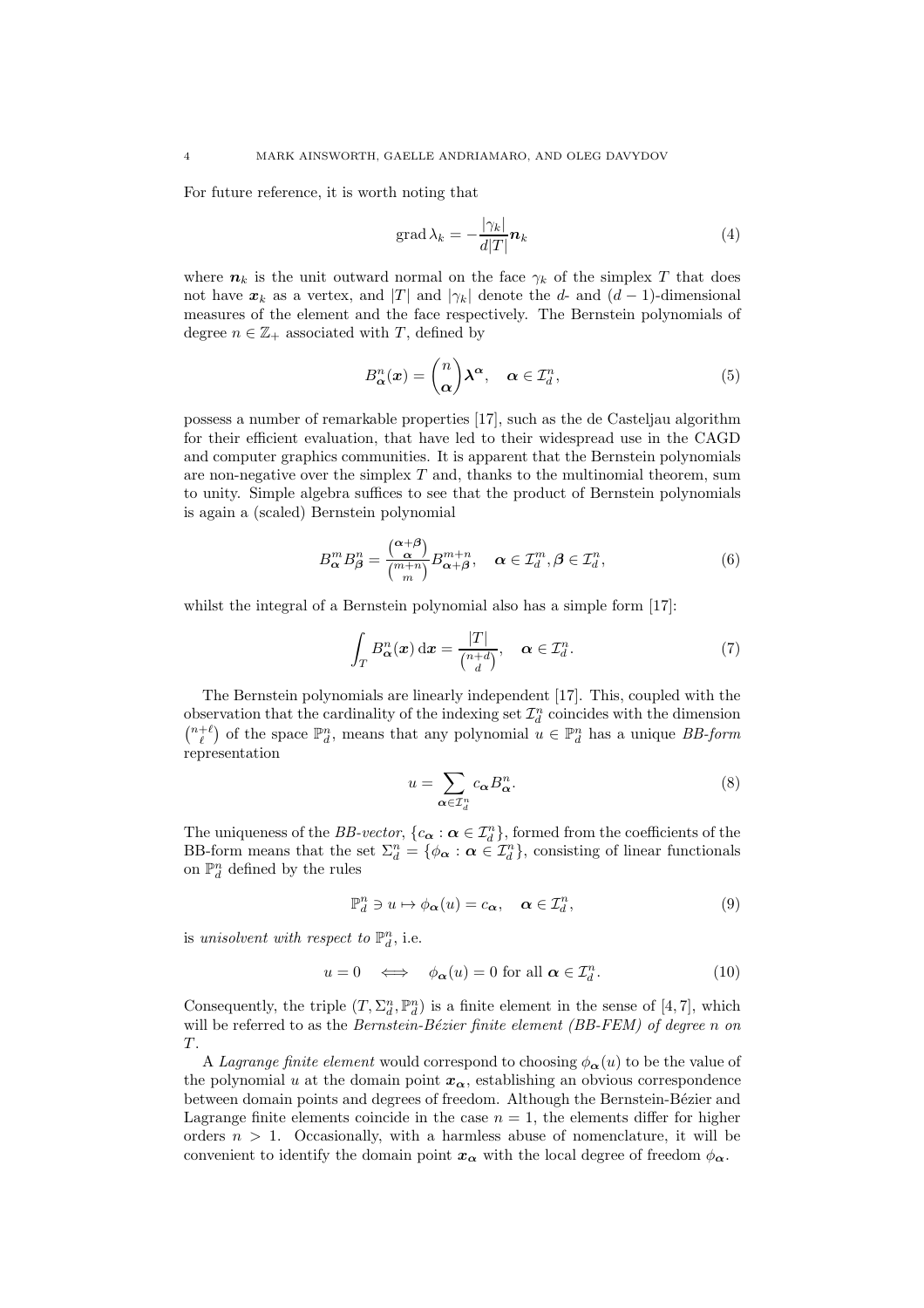2.2. Bernstein-Bézier Finite Element Spaces on a Partition. Let  $\Delta = \{T\}$ be a regular partitioning (triangulation) of a bounded domain  $\Omega \subset \mathbb{R}^d$  into the union of disjoint d-simplices  $T$  in the usual sense [4, 7]. In particular, the nonempty intersection  $T \cap T'$  of any distinct pair  $T, T' \in \Delta$  is an s-simplex in  $\mathbb{R}^d$ formed by the common vertices  $x_1, \ldots, x_{s+1}$  of both T and T', so that

$$
\mathcal{D}^{n}_{s}(T\cap T')=\mathcal{D}^{n}_{d}(T)\cap\mathcal{D}^{n}_{d}(T')
$$

for some appropriate  $0 \leq s \leq d$ . This identity means that the domain points on neighbouring simplices match on the shared interface or, interpreted another way, that the local degrees of freedom are compatible between neighbouring elements.

Let u be a piecewise polynomial of degree n defined on the partition  $\Delta$ , i.e. for each  $T \in \Delta$ ,  $u_{|T} = p_T \in \mathbb{P}_d^n(T)$ . Then  $p_T = p_{T'}$  on  $T \cap T'$  if and only if the BBvectors of  $p_T$  and  $p_{T'}$  agree on the domain points  $\mathcal{D}_s^n(T \cap T')$ . In other words, if the values of the local degrees of freedom in the finite elements  $(T, \Sigma_d^n(T), \mathbb{P}_d^n(T))$  and  $(T', \Sigma_d^n(T'), \mathbb{P}_d^n(T'))$  agree on the common domain points, then the corresponding local functions  $p_T$  and  $p_{T'}$  will be continuous across the interface between the elements, and vice versa. The same argument extends to intersections formed by three (or more) simplices belonging to  $\Delta$  and, as a consequence, we obtain:

**Theorem 1.** Let  $S_d^n(\Delta)$  denote the finite element space defined over the partition  $\Delta$  using Bernstein-Bézier finite elements  $(T, \Sigma_d^n(T), \mathbb{P}_d^n(T))$ ,  $T \in \Delta$ . Then  $S_d^n(\Delta)$  coincides with the standard  $(H^1$ -conforming) finite element space consisting of continuous piecewise polynomials of degree n on  $\Delta$ : i.e.

$$
S_d^n(\Delta) = \left\{ u \in C^0(\Omega) : u|_T \in \mathbb{P}_d^n(T), \quad T \in \Delta \right\}.
$$
 (11)

The result shows that Bernstein polynomials may be used to construct a basis for the standard  $H^1$ -conforming finite element space consisting of continuous piecewise polynomials. Although Bernstein-Bézier representations have a number of properties which make them attractive for use in computationally demanding applications such CAGD and visualisation  $[11, 13, 14, 17]$ , but the possibility of using them for finite element approximation has attracted virtually no attention amongst practitioners.

### 3. EVALUATION OF BERNSTEIN-BÉZIER MOMENTS

Let  $T \in \Delta$  be a simplex and let  $f : T \to X$  be a given smooth function, where X is a vector space (typically  $\mathbb{R}, \mathbb{R}^d$  or  $\mathbb{R}^{d \times d}$ ). The Bernstein-Bézier moments  $\mu_\alpha^n(f)$ of degree n for the function  $f$  on  $T$  are defined by:

$$
\mu_{\alpha}^{n}(f) = \int_{T} B_{\alpha}^{n}(x) f(x) dx, \quad \alpha \in \mathcal{I}_{d}^{n}.
$$
 (12)

In general, it is necessary to approximate these moments using an appropriate quadrature rule consisting of at least  $\mathcal{O}(q^d)$  nodes, with  $q \geq n$ . If one were to simply employ the de Casteljau algorithm [17] to directly evaluate the Bernstein polynomial at each quadrature point at a cost of  $\mathcal{O}(n^{d+1})$  operations for each index  $\alpha \in \mathcal{I}_d^n$ , then the overall cost of evaluating the moments  $\{\mu_\alpha^n(f) : \alpha \in \mathcal{I}_d^n\}$  would be  $\mathcal{O}(n^{2d+1}q^d)$ . Our objective in this section is to develop an algorithm whereby all of the moments can be evaluated at a cost of  $\mathcal{O}(q^{d+1})$  operations.

Of course, if the function f is constant over the simplex  $T$ , then advantage may be taken of the closed form for the moments

$$
\mu_{\alpha}^{n}(f) = \frac{|T|}{\binom{n+d}{d}} f_{|T}, \quad \alpha \in \mathcal{I}_d^{n}
$$
\n(13)

which follows from (7).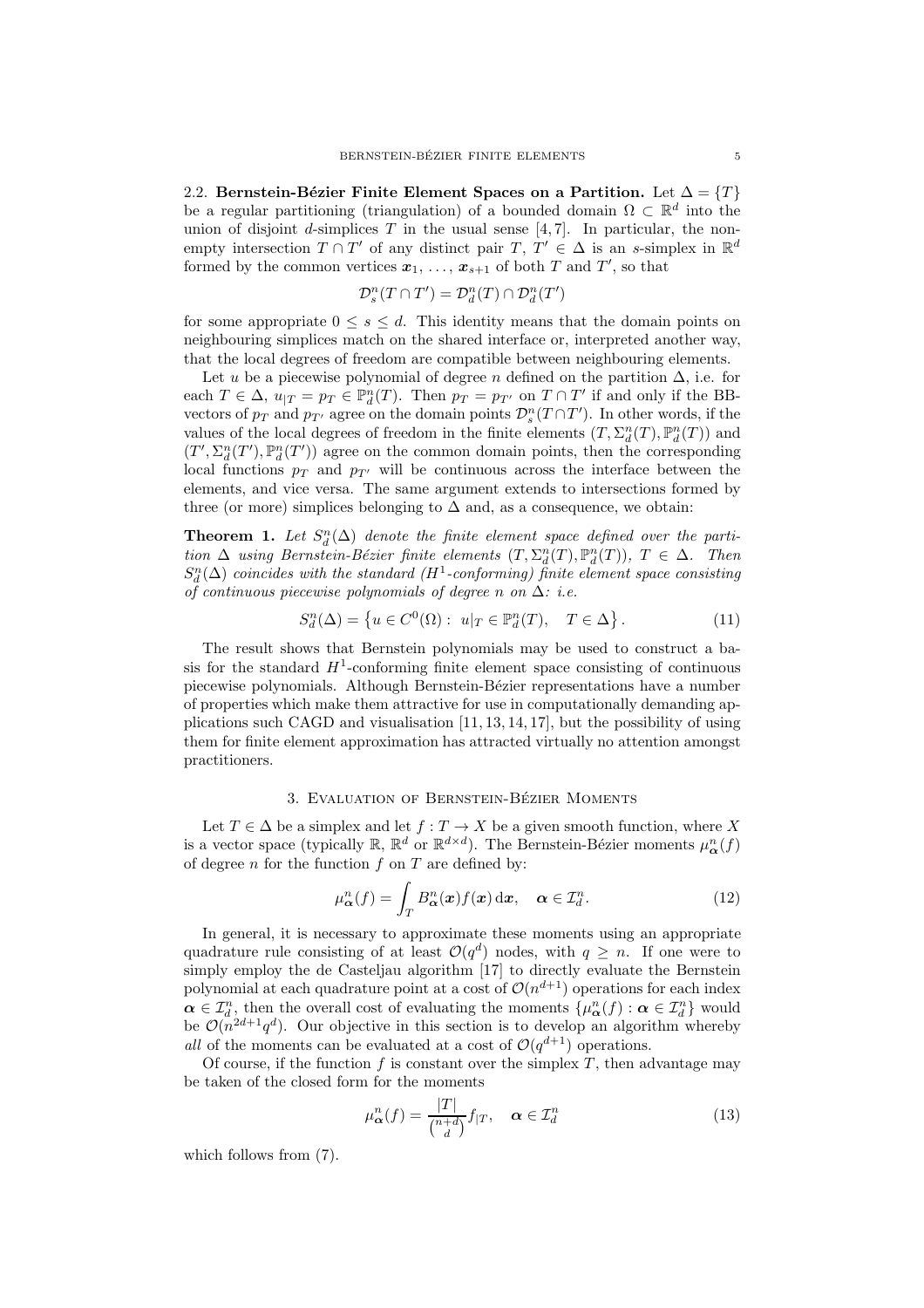3.1. Bernstein-Bézier Bases and the Duffy Transformation. The Duffy transformation [8, 9] applied to a point  $\mathbf{t} = (t_1, t_2, \ldots, t_d) \in [0, 1]^d$  may be defined recursively as follows:

$$
\lambda_1 = t_1
$$
  
\n
$$
\lambda_2 = t_2(1 - \lambda_1)
$$
  
\n
$$
\lambda_3 = t_3(1 - \lambda_1 - \lambda_2)
$$
  
\n
$$
\vdots
$$
  
\n
$$
\lambda_d = t_d(1 - \lambda_1 - \lambda_2 - \ldots - \lambda_{d-1})
$$
  
\n
$$
\lambda_{d+1} = 1 - \lambda_1 - \lambda_2 - \ldots - \lambda_d.
$$
  
\n(14)

More generally, if  $T = \text{conv}(\boldsymbol{x}_1, \boldsymbol{x}_2, \dots, \boldsymbol{x}_{d+1})$ , then the Duffy transformation associated with the simplex  $T$  is defined by the rule

$$
\boldsymbol{x}(t) = \sum_{k=1}^{d+1} \lambda_k \boldsymbol{x}_k, \tag{15}
$$

where  $\lambda_k$  are given by (14), and maps the unit cell  $[0, 1]^d$  onto the simplex T.

The tensor product structure can be exploited in a variety of ways, and helps account for the widespread usage of the Duffy transformation in conjunction with simplicial finite elements [15, 26]. The *Stroud conical quadrature rule* [23] is conveniently derived using this transformation to first express the integral of a function f over a simplex  $T$  in the form:

$$
\int_{T} f(\mathbf{x}) d\mathbf{x} =
$$
\n
$$
\frac{|T|}{d!} \int_{0}^{1} dt_{1} (1-t_{1})^{d-1} \int_{0}^{1} dt_{2} (1-t_{2})^{d-2} \cdots \int_{0}^{1} dt_{d} (f \circ \mathbf{x}) (\mathbf{t}).
$$

The q-point Gauss-Jacobi quadrature rule [23]:

$$
\int_0^1 (1-s)^a s^b g(s) \, ds \approx \sum_{j=1}^q \omega_j^{(a,b)} g(\xi_j^{(a,b)}) \tag{16}
$$

has precision  $2q-1$ , the weights  $\{\omega_j^{(a,b)}\}$  are all positive and the nodes  $\{\xi_j^{(a,b)}\}$ are located on the interval [0, 1]. The integral over the variable  $t_k$  is approximated using the Gauss-Jacobi rule with  $a = d - k$  and  $b = 0$ , then we arrive at the q-point Stroud rule [23]:

$$
\int_{T} f(\boldsymbol{x}) d\boldsymbol{x} \approx \frac{|T|}{d!} \sum_{i_1=1}^{q} \omega_{i_1}^{(d-1,0)} \sum_{i_2=1}^{q} \omega_{i_2}^{(d-2,0)} \cdots \sum_{i_d=1}^{q} \omega_{i_d}^{(0,0)} f(\boldsymbol{x}_{i_1,i_2,\ldots,i_d}), \qquad (17)
$$

which has positive weights, and consists of  $q<sup>d</sup>$  nodes given by

$$
\boldsymbol{x}_{i_1, i_2, \dots, i_d} = \boldsymbol{x}(\xi_{i_1}^{(d-1, 0)}, \xi_{i_2}^{(d-2, 0)} \dots, \xi_{i_d}^{(0, 0)})
$$
(18)

for  $1 \leq i_1, i_2, \ldots, i_d \leq q$ . We shall make use of the Stroud quadrature rule later to approximate the Bernstein-Bézier moments.

An important observation, for our present purposes, is the favourable behaviour of the Bernstein polynomials under the Duffy transformation:

**Lemma 1.** Let  $B_k^m(t) = \binom{m}{k} t^k (1-t)^{m-k}, k \in \{0, 1, ..., m\}$ , denote the univariate Bernstein polynomials on the unit interval [0, 1]. Then,

$$
B_{\alpha}^{n}(\boldsymbol{x}(t)) = B_{\alpha_{1}}^{n}(t_{1}) B_{\alpha_{2}}^{n-\alpha_{1}}(t_{2}) \cdots B_{\alpha_{d}}^{n-\alpha_{1}-\dots-\alpha_{d-1}}(t_{d})
$$
\n(19)

where  $\boldsymbol{\alpha} = (\alpha_1, \dots, \alpha_{d+1}) \in \mathcal{I}_d^n$  and  $\boldsymbol{x}(t)$  denotes the Duffy transformation associated with T .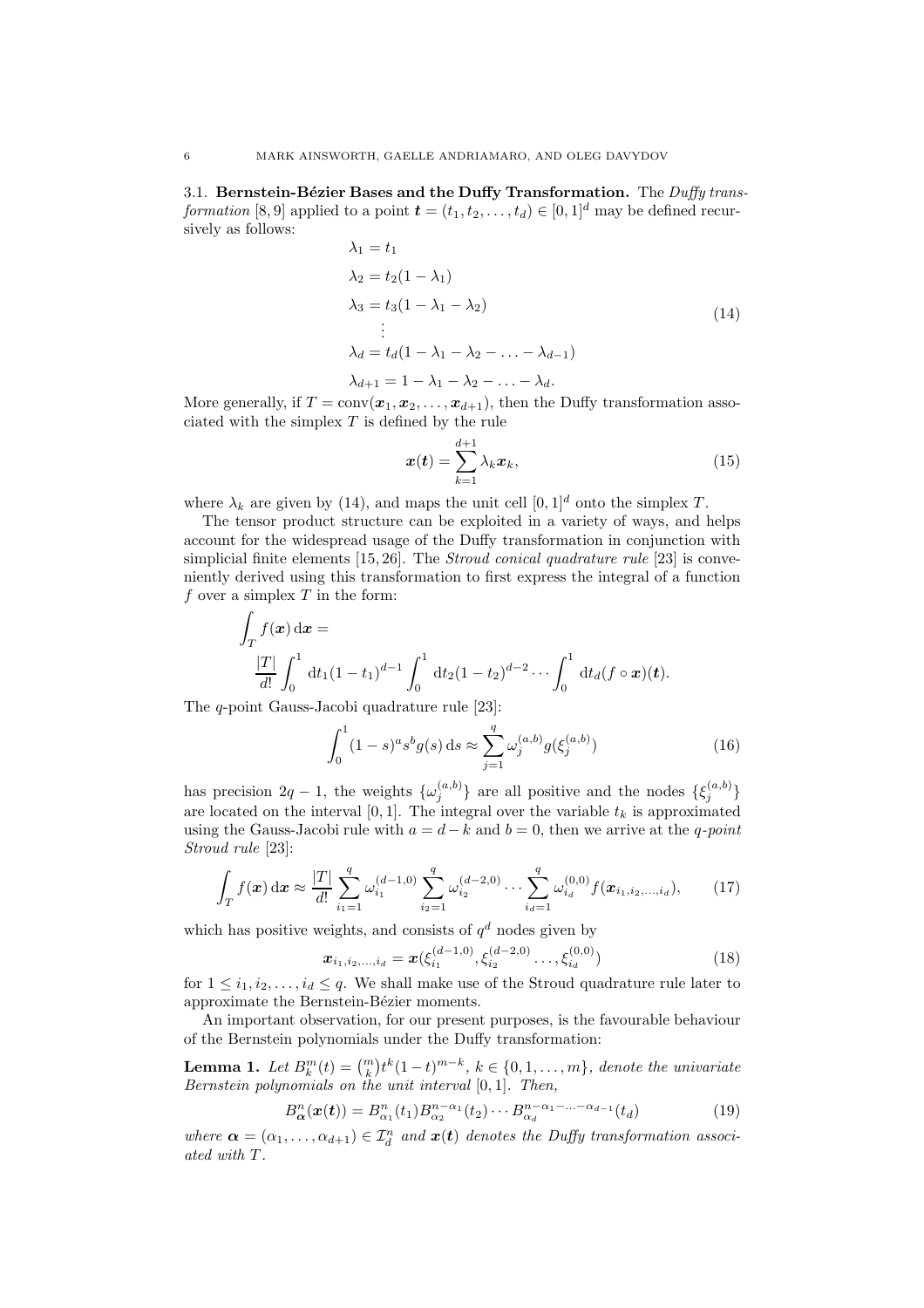Proof. It is not difficult to show that (14) may be written in the form

$$
\lambda_1 = t_1
$$
  
\n
$$
\lambda_2 = t_2(1 - t_1)
$$
  
\n
$$
\lambda_3 = t_3(1 - t_1)(1 - t_2)
$$
  
\n
$$
\vdots
$$
  
\n
$$
\lambda_d = t_d(1 - t_1)(1 - t_2) \dots (1 - t_{d-1})
$$
  
\n
$$
\lambda_{d+1} = (1 - t_1) \dots (1 - t_d).
$$

Now,

$$
B_{\boldsymbol{\alpha}}^n(\boldsymbol{x}(t)) = \binom{n}{\boldsymbol{\alpha}} \lambda_1^{\alpha_1} \lambda_2^{\alpha_2} \ldots \lambda_{d+1}^{\alpha_{d+1}}
$$

and therefore, by inserting the above expressions for  $\lambda_k$ , collecting terms and simplifying and, on observing that

$$
\binom{n}{\alpha} = \binom{n}{\alpha_1} \binom{n-\alpha_1}{\alpha_2} \cdots \binom{n-\alpha_1 - \ldots - \alpha_{d-1}}{\alpha_d},
$$

we arrive at the claimed result.

Property (19) is peculiar to the Bernstein-Bézier finite element and is not shared by other non-tensorial finite element bases. The Bernstein-Bézier finite element basis is rather unique in the respect that it is not based on a tensorial construction [8, 15, 26] but nevertheless possesses the key property of a tensorial basis needed to take advantage of the sum factorisation technique. The remainder of this section is concerned with describing how the technique may be exploited for the efficient implementation of the Bernstein-Bézier finite element.

3.2. Application to Evaluation of Bernstein Polynomials. We begin by illustrating how property (19) can be exploited for the efficient evaluation of a Bernstein polynomial of the form

$$
u(\boldsymbol{x}) = \sum_{\boldsymbol{\alpha} \in \mathcal{I}_d^n} c_{\boldsymbol{\alpha}} B_{\boldsymbol{\alpha}}^n(\boldsymbol{x})
$$
(20)

at all of the nodes  $x_{i_1,i_2,...,i_d}$  of the Stroud conical quadrature rule given in equation (18). One approach would consist of applying the de Casteljau algorithm to evaluate u at each quadrature point at a cost of  $\mathcal{O}(n^{d+1})$  operations, giving an overall cost of  $\mathcal{O}(n^{d+1}q^d)$  operations to evaluate at all quadrature points. Fortunately, there is an efficient alternative.

Changing variable using the Duffy transformation and using property (19) gives the alternative form

$$
(u\circ x)(t) = \sum_{\substack{n\\ \alpha_1=0}}^n B_{\alpha_1}^n(t_1) \sum_{\alpha_2=0}^{n-\alpha_1} B_{\alpha_2}^{n-\alpha_1}(t_2) \dots \sum_{\alpha_d=0}^{n-\alpha_1-\dots-\alpha_{d-1}} B_{\alpha_d}^{n-\alpha_1-\dots-\alpha_{d-1}}(t_d) c_{\alpha}.
$$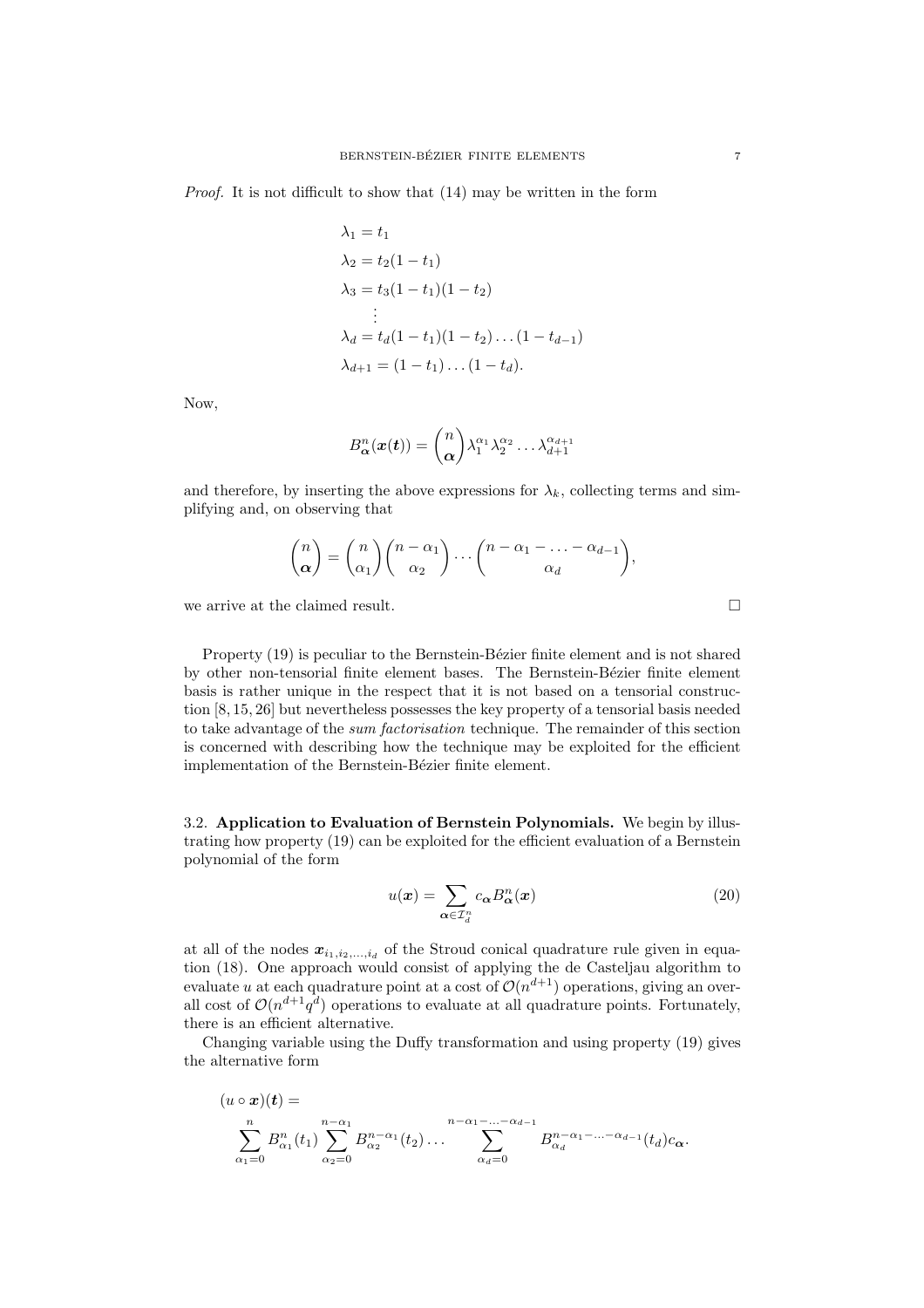## Algorithm 1: Evaluate $(C^0, q)$

**Input:** Array  $C^0$  corresponding to BB-vector  $\{c_{\alpha} : \alpha \in \mathcal{I}_d^n\}$  of a polynomial  $u$ , and index  $q$  for number of points. **Output:** Array  $C^d$  with entry  $[i_1, \ldots, i_d]$  equal to value of u at Stroud node. for  $\ell=d$  to  $1$  do  $C^{d-\ell+1} = \mathsf{EvalStep}(C^{d-\ell},\ell,q);$  ${\bf return} \; C^d;$ 

### Algorithm 2: EvalStep $(C^{in}, \ell, q)$

**Input**: Array  $C^{in}$  and index  $\ell \in \{1, ..., d\}$ . **Output**: Updated array  $C^{out}$  with index  $\alpha_{\ell}$  switched to  $i_{\ell}$ . for  $i_\ell = 1$  to q do  $\xi = \xi_{i_\ell}^{(d-\ell, 0)}$ ;  $s = 1-\xi$ ;  $r = \xi/s$ ; foreach  $(\alpha_1, \ldots, \alpha_{\ell-1}, \bullet) \in \mathcal{I}_{\ell-1}^n$  do  $w=s^{n-\alpha_1-\ldots-\alpha_{\ell-1}};$ for  $\alpha_{\ell} = 0$  to  $n - \alpha_1 - \ldots - \alpha_{\ell-1}$  do  ${\rm \bf foreach\ } (i_{\ell+1},\ldots,i_d)\in \{1,\ldots,q\}^{d-\ell}$  do //w given by  $B^{n-\alpha_1-\ldots-\alpha_{\ell-1}}_{\alpha_{\ell}}(\xi_{i_{\ell}}^{(d-\ell,0)})$  here.  $C^{out}[\alpha_1,\ldots,\alpha_{\ell-1},i_\ell,i_{\ell+1},\ldots,i_d]$  $+= w * C^{in}[\alpha_1, \ldots, \alpha_{\ell-1}, \alpha_{\ell}, i_{\ell+1} \ldots, i_d];$  $w \vcentcolon= r \vcentcolon (n - \alpha_1 - \ldots - \alpha_\ell)/(1 + \alpha_\ell);$  $return C^{out};$ 

An algorithm for computing the values of  $u$  at the Stroud nodes efficiently can be developed based on expressing this identity in recursive form:

$$
C^{0}(\alpha_{1},\ldots,\alpha_{d-1},\alpha_{d}) = c_{\alpha_{1},\ldots,\alpha_{d-1},\alpha_{d}}
$$
  
\n
$$
C^{1}(\alpha_{1},\ldots,\alpha_{d-1},i_{d}) = \sum_{\alpha_{d}=0}^{n-\alpha_{1}-\ldots-\alpha_{d-1}} B_{\alpha_{d}}^{n-\alpha_{1}-\ldots-\alpha_{d-1}}(\xi_{i_{d}}^{(0,0)}) C^{0}(\alpha_{1},\alpha_{2},\ldots,\alpha_{d})
$$
  
\n
$$
C^{2}(\alpha_{1},\ldots,i_{d-1},i_{d}) = \sum_{\alpha_{d-1}=0}^{n-\alpha_{1}-\ldots-\alpha_{d-2}} B_{\alpha_{d-1}}^{n-\alpha_{1}-\ldots-\alpha_{d-2}}(\xi_{i_{d-1}}^{(1,0)}) C^{1}(\alpha_{1},\ldots,\alpha_{d-1},i_{d})
$$
  
\n
$$
\vdots
$$
  
\n
$$
C^{d}(i_{1},\ldots,i_{d-1},i_{d}) = \sum_{\alpha_{1}=0}^{n} B_{\alpha_{1}}^{n}(\xi_{i_{d}}^{(d-1,0)}) C^{d-1}(\alpha_{1},\ldots,i_{d-1},i_{d})
$$
  
\n(21)

where the indices in the  $\ell$ -th step range over  $\alpha_1, \alpha_2, \ldots, \alpha_{d-\ell}$  such that  $(\alpha_1, \ldots, \alpha_{d-\ell}, \bullet) \in$  $\mathcal{I}_{d-\ell}^n$  and  $1 \leq i_{d-\ell+1}, \ldots, i_d \leq q$ . The values of the Bernstein polynomial at the Stroud nodes are then given by the components of the final array  $C<sup>d</sup>$  produced by (21):

$$
u(\boldsymbol{x}_{i_1,\ldots,i_{d-1},i_d}) = C^d(i_1,\ldots,i_{d-1},i_d). \tag{22}
$$

The approach suggested by the recursion relations (21) is sometimes described as the sum factorisation procedure [10, 15, 19].

The routine Evaluate defined in Algorithm 1 evaluates by applying the procedure EvalStep defined in Algorithm 2 recursively to the BB-vector for u: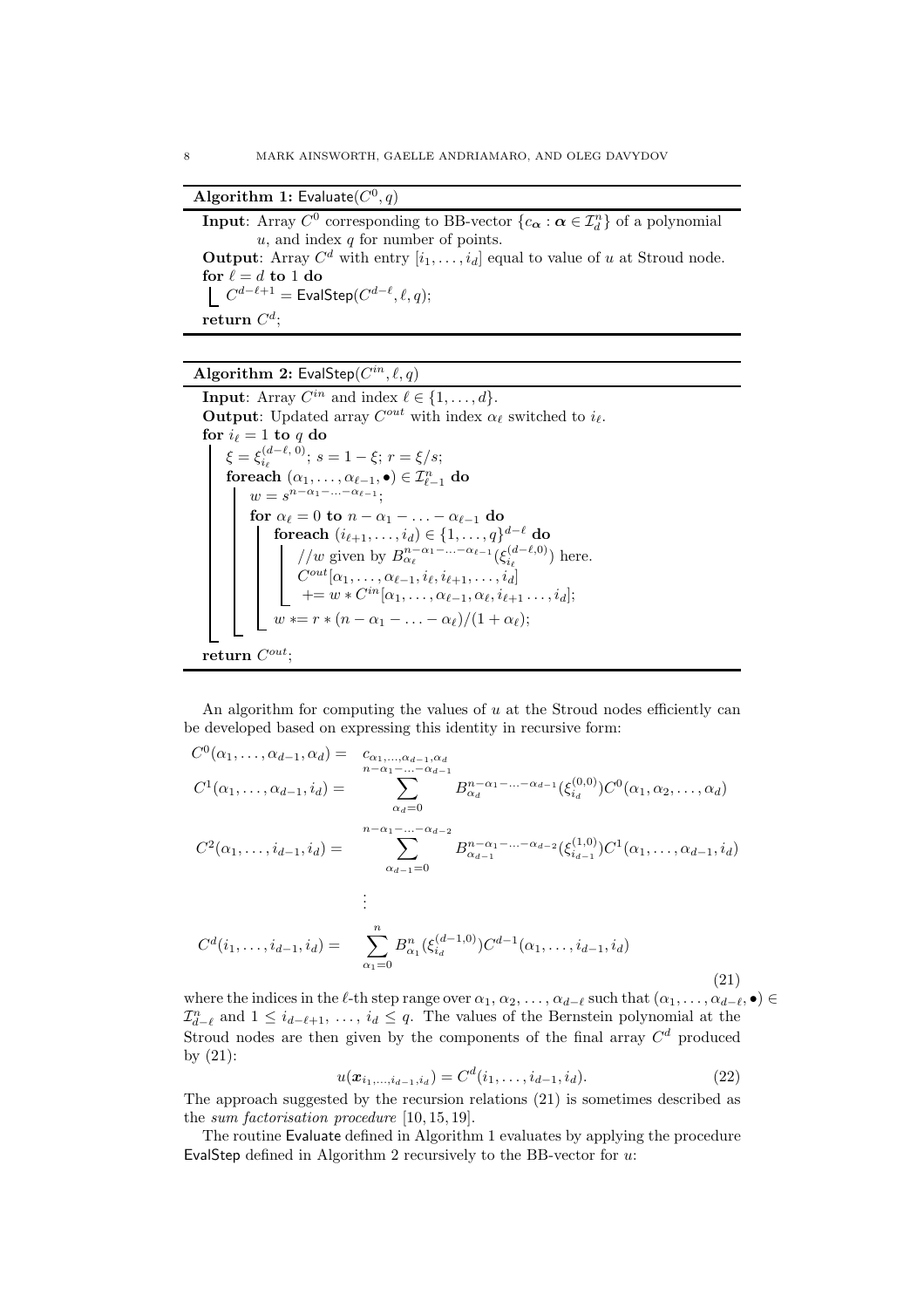**Theorem 2.** Let u be the Bernstein polynomial (20) and let C be the corresponding BB-vector  $\{c_{\alpha}: \alpha \in \mathcal{I}_{d}^{n}\}$ . Let U denote the array given by  $U =$  Evaluate $(C, q)$ . Then,

$$
u(\boldsymbol{x}_{i_1,\ldots,i_d}) = U[i_1,\ldots,i_d]
$$
\n(23)

for  $1 \leq i_1, \ldots, i_d \leq q$ . Moreover, the number of operations needed to compute U is of order  $O(q^{d+1}(e^{(n+1)/q}-1)).$ 

Proof. We begin by considering the effect of a single application of algorithm EvalStep( $C^{in}, \ell$ ) on an array  $C^{in}$  for  $\ell \in \{1, ..., d\}$ . Observe that for given indices  $(\alpha_1, \ldots, \alpha_{\ell-1}, t) \in \mathcal{I}_{\ell}^n$  and  $i_{\ell} \in \{1, \ldots, q\}$ , the local variable w appearing in the listing of EvalStep is initially set to be  $w = s^{n-\alpha_1-\ldots-\alpha_{\ell-1}},$  where  $s = 1 - \xi_{i_\ell}^{(d-\ell,0)},$  and then updated on each passage through the loop over  $\alpha_{\ell} = 0, \ldots, n - \alpha_1 - \ldots - \alpha_{\ell-1}$ by multiplying through by a factor  $r(n - \alpha_1 - \ldots - \alpha_\ell)/(1 + \alpha_\ell)$ . We claim that the value of w used to update  $C^{out}$  when the loop index is  $\alpha_{\ell}$  is given by  $B^{n-\alpha_1-\ldots-\alpha_{\ell-1}}_{\alpha_{\ell}}(\xi^{(d-\ell,0)}_{i_{\ell}})$ . This can be seen by noting that the Bernstein polynomials satisfy the recurrence relation

$$
B_0^m(t) = (1-t)^m; \quad B_{k+1}^m(t) = r \frac{m-k}{1+k} B_k^m(t), \quad k = 0, 1, \dots, m-1 \tag{24}
$$

where  $r = t/(1-t)$ , choosing  $m = n - \alpha_1 - \ldots - \alpha_{\ell-1}$ ,  $k = \alpha_{\ell}$  and  $t = \xi_{i_{\ell}}^{(d-\ell,0)}$ , and using induction.

Algorithm EvalStep updates all entries  $[\alpha_1, \ldots, \alpha_{\ell-1}, i_{\ell}, \ldots, i_d]$  of the output array  $C^{out}$ , satisfying  $(\alpha_1,\ldots,\alpha_{\ell-1},\bullet) \in \mathcal{I}_{\ell}^n$  and  $1 \leq i_{\ell},\ldots,i_d \leq q$ , with the sum over  $\alpha_\ell \in \{0, \ldots, n-\alpha_1-\ldots-\alpha_{\ell-1}\}\$  of the quantities  $w*C^{in}[\alpha_1, \ldots, \alpha_{\ell-1}, \alpha_\ell, i_{\ell+1} \ldots, i_d]$ where, as shown above,  $w = B^{n-\alpha_1-\ldots-\alpha_{\ell-1}}_{\alpha_{\ell}}(\xi^{(d-\ell,0)}_{i_{\ell}})$ . It follows that  $C^{out}$  is computed in terms of  $C^{in}$  by the same expression as the one used to obtain  $C^{d-\ell+1}$ from  $C^{d-\ell}$  in the recurrence relations (21):

$$
C^{out}[\alpha_1,\ldots,\alpha_{\ell-1},i_{\ell},i_{\ell+1},\ldots,i_d] =
$$
  
\n
$$
\sum_{\alpha_{\ell}=0}^{n-\alpha_1-\ldots-\alpha_{\ell-1}} B^{n-\alpha_1-\ldots-\alpha_{\ell-1}}_{\alpha_{\ell}}(\xi_{i_{\ell}}^{(d-\ell,0)}) C^{in}[\alpha_1,\ldots,\alpha_{\ell-1},\alpha_{\ell},i_{\ell+1},\ldots,i_d].
$$

This, coupled with the fact that  $C^0$  is chosen to be the coefficient vector for the polynomial  $u$  in Bernstein-Bézier form, means that the resulting array  $C<sup>d</sup>$  indeed gives the values of the polynomial  $u$  at the Stroud points.

Finally, a single application of EvalStep with index  $\ell$  consists of q outer loops over  $i_{\ell}$ , each of which requires  $\dim \mathcal{I}_{\ell-1}^n$  loops over the index  $\alpha_1, \ldots, \alpha_{\ell-1}$  and  $n-\alpha_1-\ldots-\alpha_{\ell-1}$  loops over  $\alpha_{\ell}$ , whilst the innermost update of  $C^{out}$  requires  $q^{d-\ell}$ loops over the indices  $i_{\ell}, \ldots, i_{d}$ . The complexity is dominated by the innermost loop which is executed  $q^{d-\ell+1} \cdot \dim \mathbb{P}_{\ell}^n$  times, each time requiring one addition and one multiplication operation. The total complexity of computing  $C<sup>d</sup>$  is therefore of order

$$
q^{d+1} \sum_{\ell=1}^d \binom{n+\ell}{\ell} q^{-\ell}.
$$

By considering the Taylor polynomial of degree d for the function  $(1-x)^{-(n+1)}$ , evaluated at  $x = 1/q$ , and using Taylor's Theorem, it is not difficult to show that

$$
\left(\frac{q}{q-1}\right)^{n+1} \left(1 - \mathcal{O}(q^{-(d+1)})\right) \le \sum_{\ell=0}^d {n+\ell \choose \ell} q^{-\ell} \le \left(\frac{q}{q-1}\right)^{n+1}
$$

.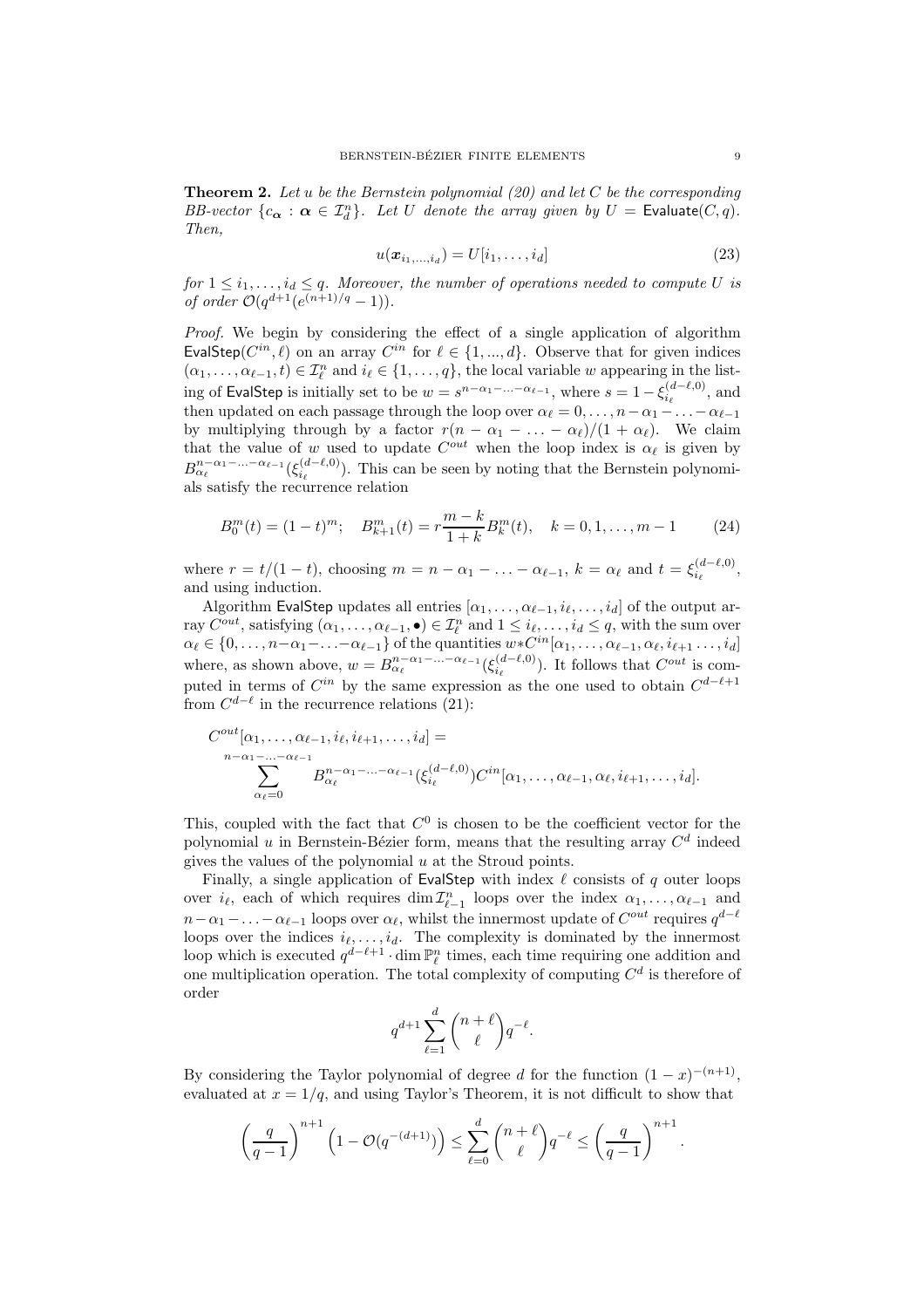Making use of the estimate

$$
e^{(n+1)/q} \le \left(\frac{q}{q-1}\right)^{n+1} \le e^{(n+1)/(q-1)}.
$$

gives the claimed result.

Algorithm EvalStep makes use of the recurrence relation (24) for evaluating the univariate Bernstein polynomials, which becomes unstable when the argument is close to unity. However, one could modify EvalStep to exploit the backward recurrence relation

$$
B_m^m(t) = t^m; \quad B_{k-1}^m(t) = \frac{1-t}{t} \frac{k}{m-k+1} B_k^m(t), \quad k = m, \dots, 1 \tag{25}
$$

if the argument  $t > 1/2$ , whilst using forward recurrence (24) if  $t \le 1/2$ .

Typically, the number of quadrature points  $q$  is chosen to be the degree  $n$  of the polynomial (or a small multiple thereof). Theorem 2 shows that one can compute the values of a degree n polynomial at all of the Stroud points in just  $\mathcal{O}(q^{d+1})$ operations: i.e. the algorithm evaluates u at all  $q^d$  Stroud points with the same complexity as using the de Casteljau algorithm to evaluate at a single point. Of course, the points at which we are evaluating  $u$  will not form a regular subdivision of the simplex, although efficient algorithms are available [20] to deal with that case.

The sum factorisation method is generally used in conjunction with pre-computed values of the univariate basis functions at quadrature points to develop efficient finite element procedures [10, 15]. The analogue in our case would consist of precomputing the values of the univariate Bernstein polynomials at the Gauss-Jacobi points and dispensing with the local variable  $w$  in EvalStep in favour of directly accessing a stored value of the basis function. However, the overall complexity would not be improved beyond that already attained using the algorithm presented in Theorem 2 which does not require pre-computing, or perhaps more importantly accessing of, stored values of basis functions. The latter point is important given that memory access on some kinds of hardware can be orders of magnitude slower than the cost of performing floating point operations.

One is often interested in derivatives of a polynomial  $u$  written in Bernstein-B $\acute{e}z$ ier form (20). For example, on using the chain rule and (4), we find that

grad 
$$
u = -\frac{1}{d|T|} \sum_{k=1}^{d+1} |\gamma_k| \frac{\partial u}{\partial \lambda_k} n_k
$$
 (26)

where the partial derivatives are taken regarding  $\lambda_1, \ldots, \lambda_{d+1}$  as independent variables. Likewise, higher order derivatives can be expressed as a linear combination of unconstrained partial derivatives of  $u$  with respect to the variables representing the barycentric coordinates. For a given multi-index  $\nu$  with  $|\nu| \leq n$ , the  $\nu$ -th derivative of  $u$  may be expressed in Bernstein-Bézier form:

$$
\frac{\partial^{|\nu|} u}{\partial \lambda^{\nu}} = \frac{n!}{(n - |\nu|)!} \sum_{\alpha \in \mathcal{I}_d^{n - |\nu|}} c_{\alpha + \nu} B_{\alpha}^{n - |\nu|}.
$$
 (27)

The derivative is a Bernstein polynomial of degree  $n - |\nu|$  with BB-vector given by

$$
c_{\alpha}^{\nu} = \frac{n!}{(n - |\nu|)!} c_{\alpha + \nu}, \quad \alpha \in \mathcal{I}_d^{n - |\nu|}.
$$

For convenience, if  $C$  denotes BB-vector of  $u$ , then we shall denote the BB-vector of the derivative  $\partial_{\nu}u$  using the shorthand notation

$$
\partial_{\nu} C = \{ n! c_{\alpha + \nu} / (n - |\nu|) : \alpha \in \mathcal{I}_d^{n - |\nu|} \}.
$$
 (28)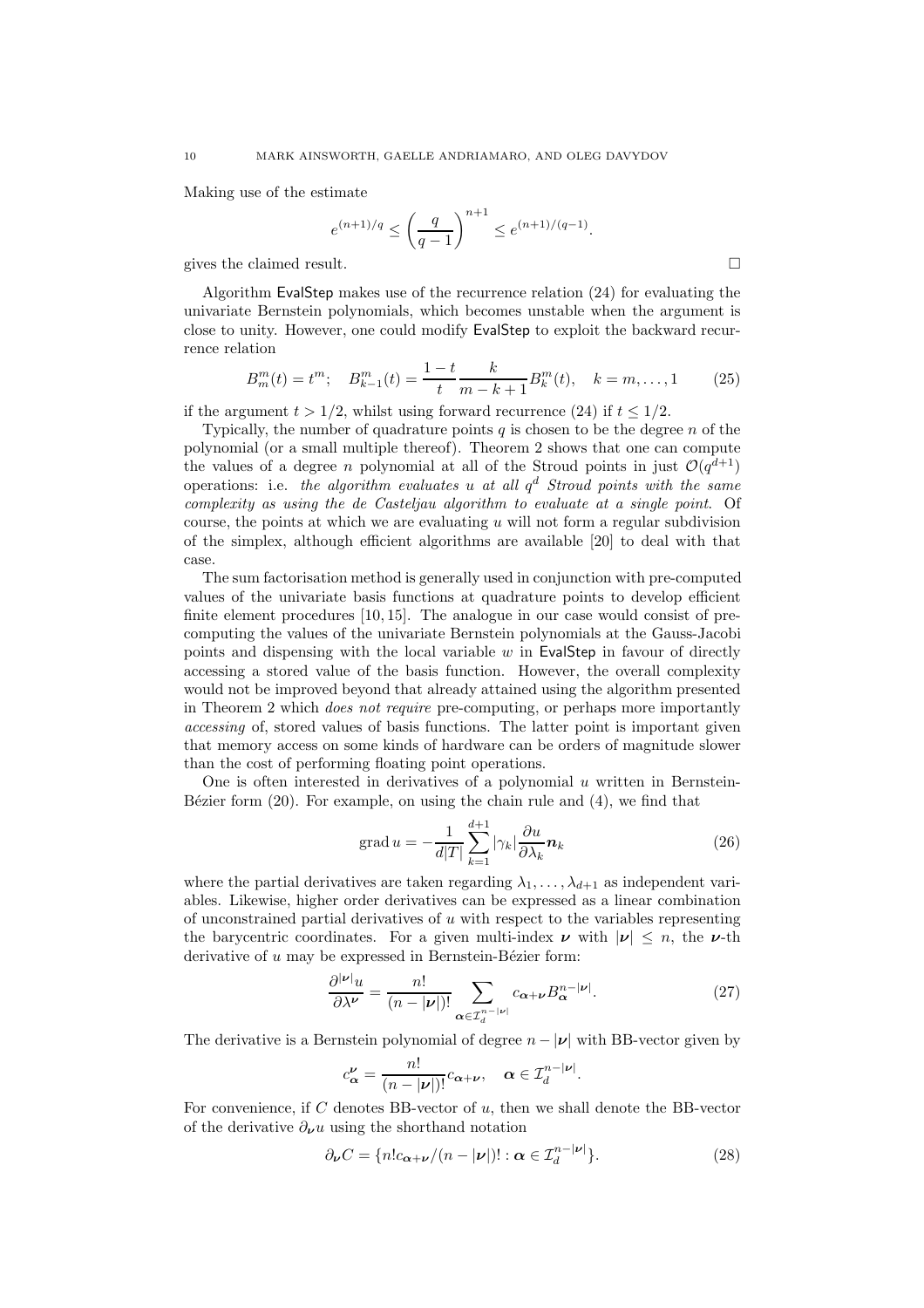Of course, if  $|v|$  exceeds the order n of the polynomial, then the derivative is trivial.

**Corollary 1.** Let u denote the Bernstein polynomial  $(20)$  and C be the corresponding BB-vector. Given  $\boldsymbol{\nu} \in \mathcal{I}_d^{\ell}$ ,  $0 \leq \ell \leq n$ , let  $U_{\boldsymbol{\nu}}$  denote the array given by  $U_{\nu}$  = Evaluate( $\partial_{\nu} C, q$ ). Then,

$$
\frac{\partial^{|\nu|} u}{\partial \lambda^{\nu}}(\boldsymbol{x}_{i_1,\ldots,i_d}) = U_{\nu}[i_1,\ldots,i_d]
$$
\n(29)

for  $1 \leq i_1, \ldots, i_d \leq q$ . Moreover, the number of operations required to compute  $U_{\boldsymbol{\nu}}$ is of order  $\mathcal{O}(q^d(e^{(n+1-\ell)/q}-1)).$ 

3.3. Application to Evaluation of Bernstein-Bézier Moments. The transformation property (19) can be similarly exploited in the computation of the Bernstein-Bézier moments  $\{\mu_{\alpha}^{n}(f): \alpha \in \mathcal{I}_{d}^{n}\}\.$  The starting point is again a change of variable using the Duffy transformation in conjunction with property (19) to give

$$
\mu_{\alpha}^{n}(f) = \frac{|T|}{d!} \int_{0}^{1} dt_{d} B_{\alpha_{d}}^{n-\alpha_{1}-...-\alpha_{d-1}}(t_{d})
$$
  
\n
$$
\times \int_{0}^{1} dt_{d-1} (1-t_{d-1}) B_{\alpha_{d-1}}^{n-\alpha_{1}-...-\alpha_{d-2}}(t_{d-1})
$$
  
\n...  
\n
$$
\times \int_{0}^{1} dt_{2} (1-t_{2})^{d-2} B_{\alpha_{2}}^{n-\alpha_{1}}(t_{2})
$$
  
\n
$$
\times \int_{0}^{1} dt_{1} (1-t_{1})^{d-1} B_{\alpha_{1}}^{n}(t_{1}) (f \circ x)(t)
$$
  
\n(30)

which leads to the following recursion relations

$$
F^{0}(t_{1}, t_{2},..., t_{d}) = (f \circ \mathbf{x})(t)
$$
  
\n
$$
F^{1}(\alpha_{1}, t_{2},..., t_{d}) = \int_{0}^{1} dt_{1}(1-t_{1})^{d-1} B_{\alpha_{1}}^{n}(t_{1}) F^{0}(t_{1}, t_{2},..., t_{d})
$$
  
\n
$$
F^{2}(\alpha_{1}, \alpha_{2},..., t_{d}) = \int_{0}^{1} dt_{2}(1-t_{2})^{d-2} B_{\alpha_{2}}^{n-\alpha_{1}}(t_{2}) F^{1}(\alpha_{1}, t_{2},..., t_{d})
$$
  
\n
$$
\vdots
$$
  
\n
$$
F^{d}(\alpha_{1}, \alpha_{2},..., \alpha_{d}) = \int_{0}^{1} dt_{d} B_{\alpha_{d}}^{n-\alpha_{1}-...-\alpha_{d-1}}(t_{d}) F^{d-1}(\alpha_{1}, \alpha_{2},..., t_{d}),
$$
\n(31)

with the moments given by

$$
\mu_{\alpha}^{n}(f) = \frac{|T|}{d!} F^{d}(\alpha_{1}, \alpha_{2}, \dots, \alpha_{d}).
$$
\n(32)

We evaluate the integrals appearing in (31) using the Stroud conical quadrature rule (17), which amounts to replacing the integral defining  $F<sup>k</sup>$  in (31) by the Gauss-Jacobi rule (16) with weights  $a = d - k$  and  $b = 0$ . This leads to the following recursion relations for computing the approximate moments  $\mu_{\alpha}^{n}(f)$  (we shall not distinguish between true quantities and their approximations using the quadrature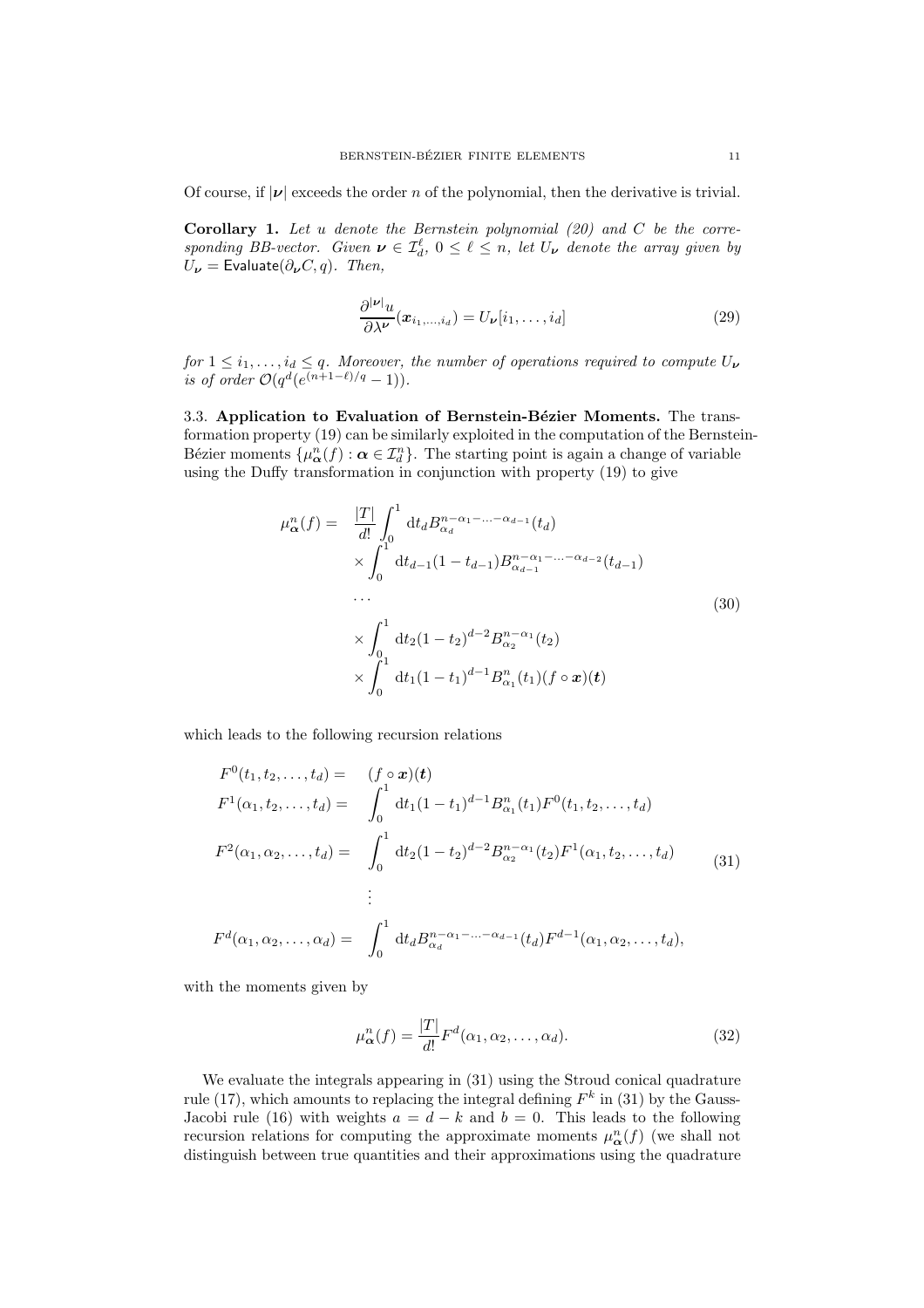### Algorithm 3: Moment $(F^0, q)$

**Input:** Array  $F^0$  corresponding to values of a function f at Stroud nodes. **Output:** Array  $F^d$  composed of Bernstein-Bézier moments of f using Stroud rule. for  $\ell=1$  to  $d$  do  $F^\ell = \mathsf{MomentStep}(F^{\ell-1}, \ell, q);$  $\mathbf{return} \; F^d;$ 

### Algorithm 4: MomentStep $(F^{in}, \ell, q)$

**Input**: Array  $F^{in}$  and index  $\ell \in \{1, \ldots, d\}.$ **Output**: Updated array  $F^{out}$  with index  $i_{\ell}$  switched to  $\alpha_{\ell}$ . for  $i_\ell = 1$  to q do  $\xi = \xi_{i_\ell}^{(d-\ell, 0)}$ ;  $\omega = \omega_{i_\ell}^{(d-\ell, 0)}$ ;  $s = 1 - \xi$ ;  $r = \xi/s$ ; foreach  $(\alpha_1,\ldots,\alpha_{\ell-1},\bullet) \in \mathcal{I}_{\ell-1}^n$  do  $w = \omega * s^{n-\alpha_1-\ldots-\alpha_{\ell-1}};$ for  $\alpha_{\ell} = 0$  to  $n - \alpha_1 - \ldots - \alpha_{\ell-1}$  do  ${\rm \bf foreach\ } (i_{\ell+1},\ldots,i_d)\in \{1,\ldots,q\}^{d-\ell}$  do //w given by  $\omega_{i_\ell}^{(d-\ell, 0)} B_{\alpha_\ell}^{n-\alpha_1-\ldots-\alpha_{\ell-1}} (\xi_{i_\ell}^{(d-\ell, 0)})$  here.  $F^{out}[\alpha_1,\ldots,\alpha_{\ell-1},\alpha_{\ell},i_{\ell+1},\ldots,i_d]$  $+= w * F^{in}[\alpha_1, \ldots, \alpha_{\ell-1}, i_{\ell}, i_{\ell+1} \ldots, i_d];$  $w \vcentcolon= r \vcentcolon (n - \alpha_1 - \ldots - \alpha_\ell)/(1 + \alpha_\ell);$  $\mathbf{return} \; F^{out};$ 

rules):

$$
F^{0}(i_{1}, i_{2},..., i_{d}) = (f \circ \boldsymbol{x}) (\xi_{i_{1}}^{(d-1, 0)}, \xi_{i_{2}}^{(d-2, 0)},..., \xi_{i_{d}}^{(0, 0)})
$$
  
\n
$$
F^{1}(\alpha_{1}, i_{2},..., i_{d}) = \sum_{i_{1}=1}^{q} \omega_{i_{1}}^{(d-1, 0)} B_{\alpha_{1}}^{n} (\xi_{i_{1}}^{(d-1, 0)}) F^{0}(i_{1}, i_{2},..., i_{d})
$$
  
\n
$$
F^{2}(\alpha_{1}, \alpha_{2},..., i_{d}) = \sum_{i_{2}=1}^{q} \omega_{i_{2}}^{(d-2, 0)} B_{\alpha_{2}}^{n-\alpha_{1}} (\xi_{i_{2}}^{(d-2, 0)}) F^{1}(\alpha_{1}, i_{2},..., i_{d})
$$
  
\n
$$
\vdots
$$
  
\n
$$
F^{d}(\alpha_{1}, \alpha_{2},..., \alpha_{d}) = \sum_{i_{d}=1}^{q} \omega_{i_{d}}^{(0, 0)} B_{\alpha_{d}}^{n-\alpha_{1}-...-\alpha_{d-1}} (\xi_{i_{d}}^{(0, 0)}) F^{d-1}(\alpha_{1}, \alpha_{2},..., i_{d})
$$
  
\n(33)

where the indices in the k-th step range over the values  $0 \leq \alpha_1, \alpha_2, \ldots, \alpha_k \leq n$ subject to  $\alpha_1 + \alpha_2 + \ldots + \alpha_k \leq n$ , and  $1 \leq i_{k+1}, \ldots, i_d \leq n$ . The non-negativity of the Bernstein polynomials along with the weights of the Gauss-Jacobi quadrature rules means that the quadrature rule, viewed as being applied to the data  $f$ , is positive.

The system (33) has obvious similarities with the system (21) used in the evaluation of a Bernstein polynomial. The main differences are that summation over  $\alpha_{\ell}$ is replaced by summation over  $i_{\ell}$ , and that the quadrature weight  $\omega_{i_{\ell}}^{(d-\ell,0)}$  $\sum_{i_\ell}^{(a-\ell,0)}$  appears as an additional factor in the summand. The procedure MomentStep defined in Algorithm 4 reflects these differences but shares strong similarities with EvalStep.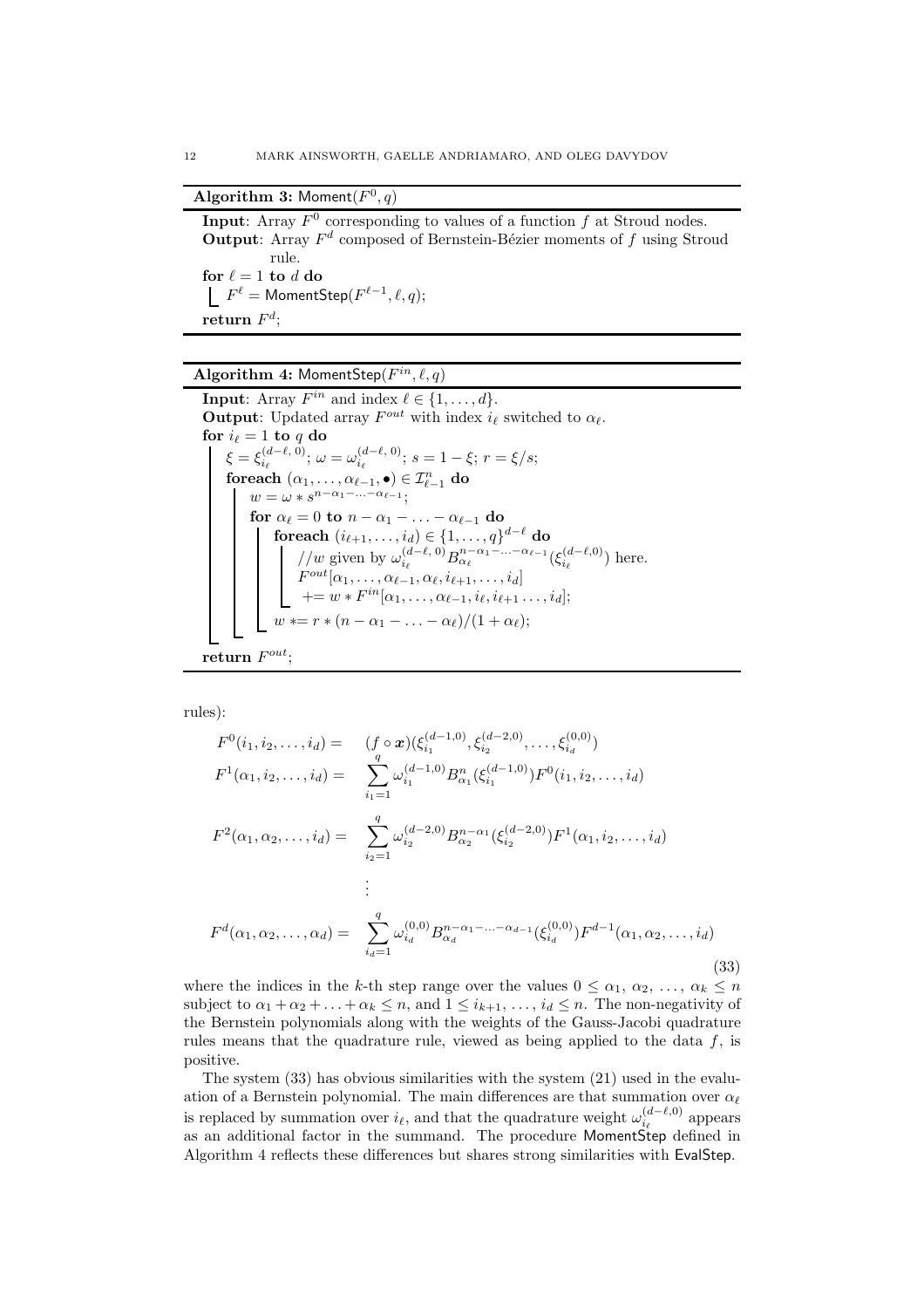

FIGURE 1. CPU time required for computation of moments using Algorithm 3 compared with same approach using precomputed arrays of values of basis functions at quadrature points.

We have the following consequence of Theorem 2:

**Corollary 2.** Let T be a simplex in d-dimensions and  $f: T \rightarrow X$  be a smooth function, with  $X$  a vector space. Let  $F$  be the array corresponding to the values of f at the Stroud nodes on the simplex  $T$  (c.f. the first equation of (33)), and define  $M = \text{Moment}(F, q)$ . Then, the Bernstein-Bézier moments of f over T, approximated using the Stroud rule, are given by

$$
\mu_{\boldsymbol{\alpha}}^n(f) = \frac{|T|}{d!} M[\alpha_1, \alpha_2, \dots, \alpha_d], \quad \boldsymbol{\alpha} \in \mathcal{I}_d^n. \tag{34}
$$

Moreover, the number of operations needed to compute M is of order  $q^{d+1}(e^{(n+1)/q}-$ 1) $\mathsf{Op}(X)$ , where  $\mathsf{Op}(X)$  is the cost of performing the operation  $y \models c*x$ , for given vectors  $x, y \in X$  and a scalar c.

Proof. Virtually identical to that of Theorem 2 after observing that the innermost loop of MomentStep is executed the same number of times as in EvalStep and  $\cos(s)$   $\Box$ 

The computation of the values of the data  $f$  at the Stroud points can be accomplished using an algorithm based on (14) which involves  $\mathcal{O}(q^d)$  operations and  $q^d$ function evaluations. We shall leave the precise details as an (easy) exercise.

Figure 1 shows the growth of the CPU time required to compute the moment vector with the polynomial degree using Algorithm 3 (obtained using a Dell Precision T7400 workstation with Xeon 3.2GHz processor and 32Gb RAM, using C++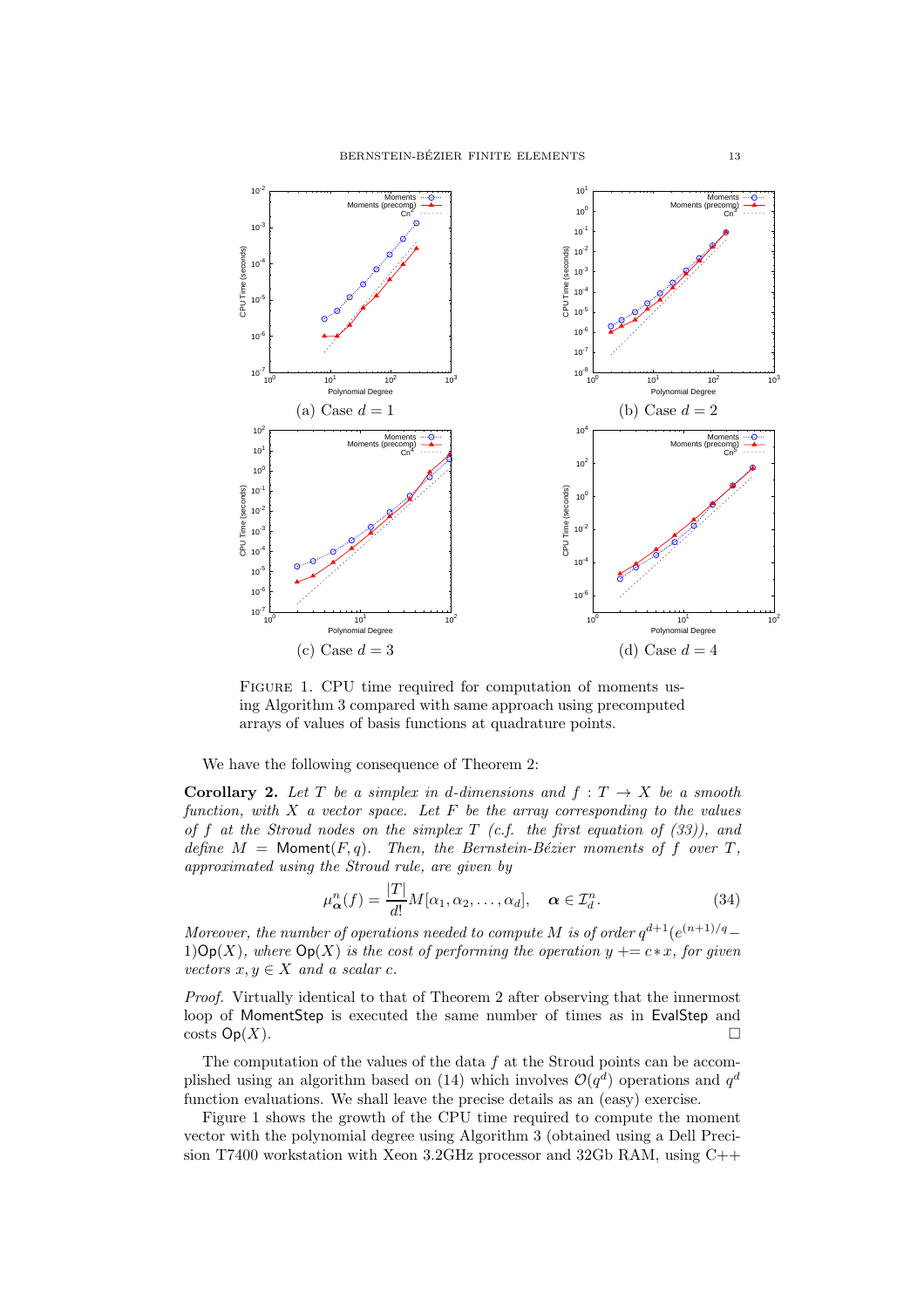and the gcc compiler (version 4.1.2)). The number of quadrature points q is taken to be twice the polynomial degree n. The CPU time grows as  $\mathcal{O}(n^{d+1})$  as predicted by Corollary 2. For comparison, results are presented in the case when the univariate Bernstein-Bézier functions are evaluated on the fly (as in Algorithm 4) and when the values at the quadrature points are precomputed and stored on disc. It is observed that the difference in CPU time is negligible.

3.4. Evaluation of Moments in the Non-Linear Case. Let  $f: T \times \mathbb{R} \times \mathbb{R}^d \to X$ be a given smooth function, where  $X$  is again a vector space. The finite element approximation of non-linear problems often entails the computation of the moments  $\mu_{\alpha}^{n}(u, f), \alpha \in \mathcal{I}_{d}^{n}$ , with respect to the current finite element iterate u: e.g.

$$
\mu_{\alpha}^{n}(u,f) = \int_{T} B_{\alpha}^{n}(\boldsymbol{x}) f(\boldsymbol{x};u(\boldsymbol{x});\text{grad }u(\boldsymbol{x})) \,\mathrm{d}\boldsymbol{x}.\tag{35}
$$

The current finite element iteration  $u$  is expressed in Bernstein-Bézier form  $(20)$  and as a consequence, by composing the procedures described above, we can construct an efficient procedure to evaluate the non-linear moments:

**Corollary 3.** Let  $f: T \times \mathbb{R} \times \mathbb{R}^d \rightarrow X$  be a smooth function, where X is again a vector space and u be a Bernstein polynomial  $(20)$  with BB-vector C. Let M denote the array computed as follows:

- $U =$  Evaluate $(C, q)$ ;
- $U_{\nu}$  = Evaluate $(\partial_{\nu} C, q)$ ,  $\nu \in \mathcal{I}_d^1$  and compute grad U using (26);
- set  $F[i_1,\ldots,i_d] = f(\boldsymbol{x}_{i_1,\ldots,i_d};U[i_1,\ldots,i_d];\text{grad } U[i_1,\ldots,i_d]);$
- $M = \text{Moment}(F, q)$ .

Then,  $M$  contains the Stroud approximation of the non-linear Bernstein-Bézier moments  $\mu_{\alpha}^n(u, f)$ ,  $\alpha \in \mathcal{I}_d^n$ , and the process needed to compute M requires  $\mathcal{O}(q^{d+1}(e^{(n+1)/q}-$ 1)) $Op(X)$  operations.

The evaluation of moments involving higher order derivatives of the polynomial  $u$ could be achieved in the same complexity by extending the second step to compute the relevant higher derivatives.

The algorithms presented in this section show that (the Stroud approximations of) the Bernstein-B´ezier moments can be computed efficiently, even in the case of non-linear problems where the integrand depends on the current finite element approximation. Furthermore, the moments are available in closed form in the case of piecewise constant data over a triangulation.

### 4. Optimal Order Element Level Computations

Let  $\Omega \subset \mathbb{R}^d$  be a polyhedral domain with boundary  $\partial \Omega = \Gamma_D \cap \Gamma_N$ , where  $\Gamma_D$ and  $\Gamma_N$  are disjoint. Consider the model problem of finding  $u \in H^1_D(\Omega)$  such that

$$
B(u; u, v) = L(u; v) \quad \forall v \in H_D^1(\Omega)
$$
\n(36)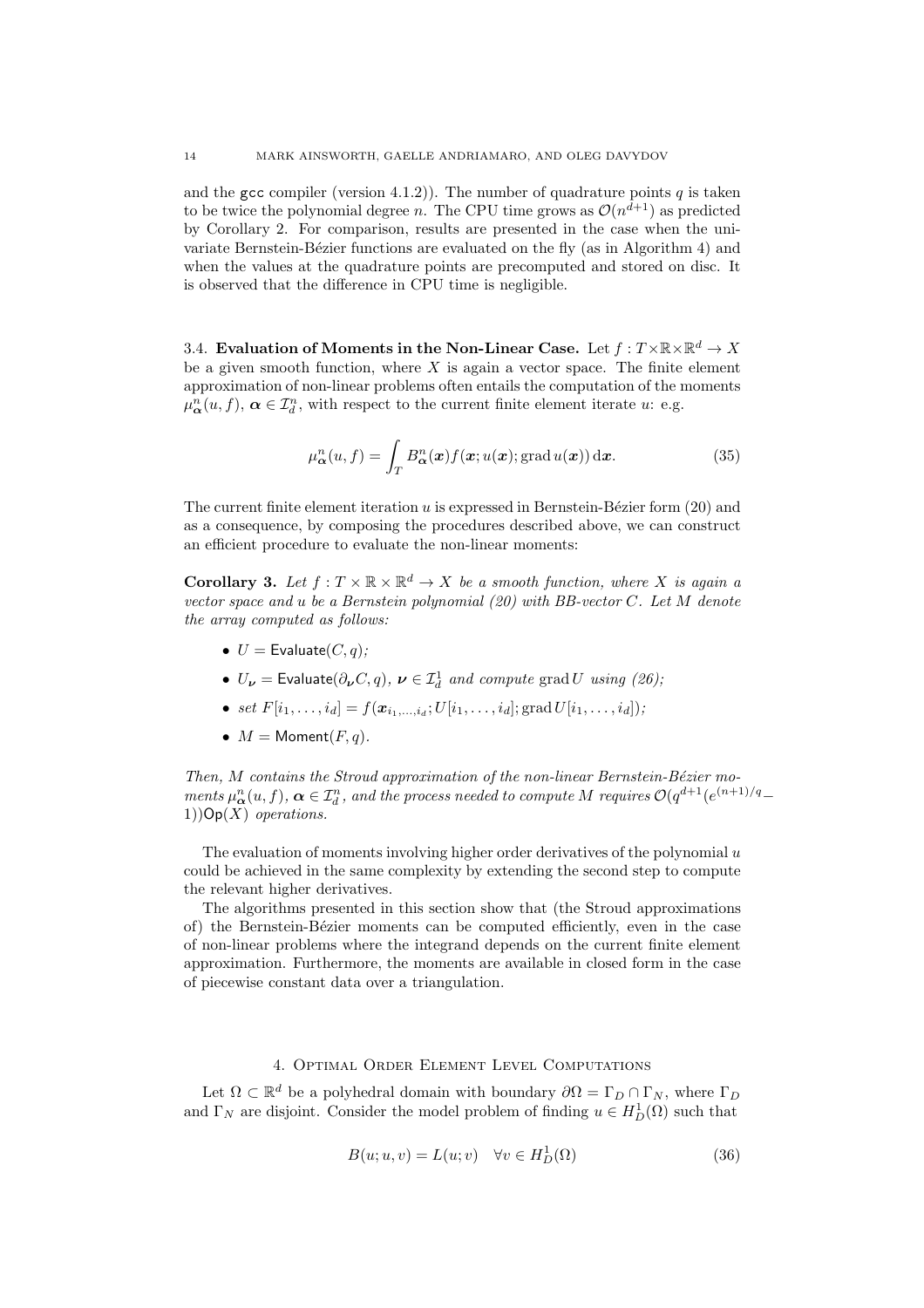Algorithm 5: Multinomial $(A, m, n)$ 

**Input:** Precomputed binomial coefficients  $\{C_p^{p+q} : 0 \le p \le m, 0 \le q \le n\}.$ **Output:** A such that  $A_{\alpha\beta} = \binom{\alpha+\beta}{\alpha}\big/\binom{m+n}{m}$ ,  $\alpha \in \mathcal{I}_d^m$ ,  $\beta \in \mathcal{I}_d^n$ . Note: Sums appearing in loop conditions should be stored, and not recomputed (as shown here for simplicity). for  $\alpha_1 = 0$  to m do for  $\beta_1 = 0$  to n do  $w_1 = C_{\alpha_1}^{\alpha_1 + \beta_1} / C_m^{m+n};$ for  $\alpha_2 = 0$  to  $m - \alpha_1$  do for  $\beta_2=0$  to  $n-\beta_1$  do  $w_2 = w_1 * C_{\alpha_2}^{\alpha_2 + \beta_2};$ . . . for  $\alpha_d = 0$  to  $m - \alpha_1 - \ldots - \alpha_{d-1}$  do for  $\beta_d = 0$  to  $n - \beta_1 - \ldots - \beta_{d-1}$  do  $w_d = w_{d-1} * C_{\alpha_d}^{\alpha_d + \beta_d};$  $w_{d+1} = w_d * C^{m-\alpha_1-\ldots-\alpha_d+n-\beta_1-\ldots-\beta_d}_{m-\alpha_1-\ldots-\alpha_d};$  $>$  | | | | |  $A_{\alpha\beta} = w_{d+1};$ . . .

where  $H_D^1(\Omega)$  is the usual Sobolev space with vanishing traces on  $\Gamma_D$  and the forms  $B$  and  $L$  are given by

$$
B(w; u, v) = \int_{\Omega} \operatorname{grad} v \cdot \mathbf{A}(\mathbf{x}, w(\mathbf{x}), \operatorname{grad} w(\mathbf{x})) \cdot \operatorname{grad} u + \int_{\Omega} v \mathbf{b}(\mathbf{x}, w(\mathbf{x}), \operatorname{grad} w(\mathbf{x})) \cdot \operatorname{grad} u + \int_{\Omega} c(\mathbf{x}, w(\mathbf{x}), \operatorname{grad} w(\mathbf{x})) uv + \int_{\Gamma_N} c_N(\mathbf{x}, w(\mathbf{x})) uv \, ds
$$

and

$$
L(w; v) = \int_{\Omega} f(\boldsymbol{x}, w(\boldsymbol{x}), \operatorname{grad} w(\boldsymbol{x})) v \, d\boldsymbol{x} + \int_{\Gamma_N} f_N(\boldsymbol{x}, w(\boldsymbol{x})) v \, d\boldsymbol{s}.
$$

We shall not dwell on formulating conditions on the data under which the above problem is well-posed but shall assume this to be the case. We note that the above formulation is sufficiently general as to encompass a very broad class of non-linear partial differential equations.

One of the major bottlenecks in finite element codes, particularly in the case of higher order elements, lies in the assembly of the global finite element system. This entails the computation of element level contributions to the global load vector  $f$ , given (in the linear case) by

$$
\boldsymbol{f}_{\boldsymbol{\alpha}}^T = \int_T f(\boldsymbol{x}) B_{\boldsymbol{\alpha}}^n(\boldsymbol{x}) \, \mathrm{d}\boldsymbol{x}, \quad \boldsymbol{\alpha} \in \mathcal{I}_d^n \tag{37}
$$

and element level contributions to the global system matrix  $\bm{B}$ , given (in the linear case) by

$$
\boldsymbol{B}_{\alpha\beta}^T = \int_T (\text{grad}\, B_{\beta}^n \cdot \boldsymbol{A}(\boldsymbol{x}) \, \text{grad}\, B_{\alpha}^n + B_{\beta}^n \boldsymbol{b}(\boldsymbol{x}) \cdot \text{grad}\, B_{\alpha}^n + c(\boldsymbol{x}) B_{\beta}^n B_{\alpha}^n) \, d\boldsymbol{x} \quad (38)
$$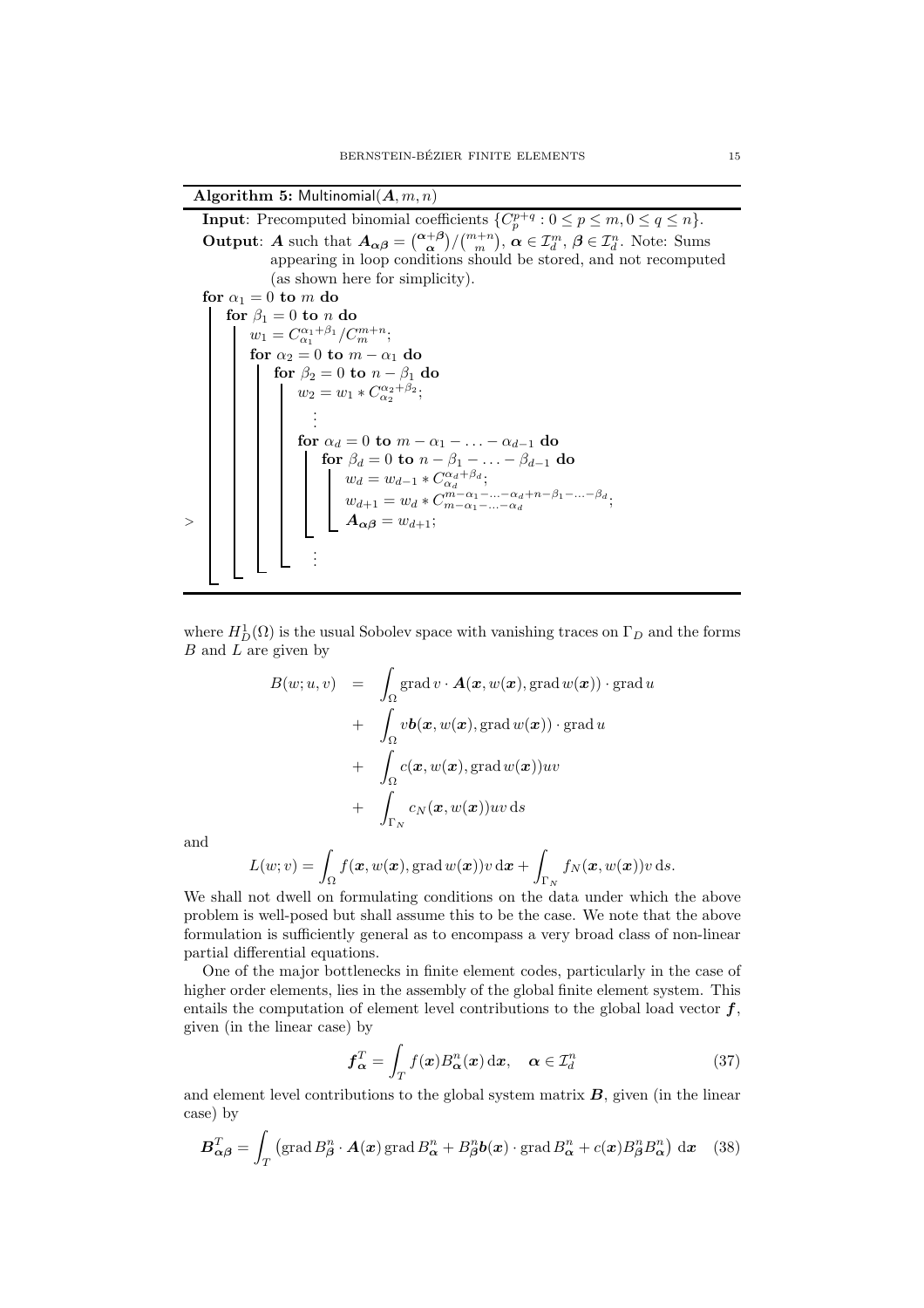| <b>Algorithm 6:</b> MassMat $(M, n, \{\mu_{\alpha}^{2n}(c), \alpha \in \mathcal{I}_{d}^{2n}\})$ |  |
|-------------------------------------------------------------------------------------------------|--|
|-------------------------------------------------------------------------------------------------|--|

**Input**: Bernstein-Bézier moments  $\{\mu_{\alpha}^{2n}(c) : \alpha \in \mathcal{I}_{d}^{2n}\}\)$  computed with  $q = n + 1$  quadrature points. Output: Element mass matrix  $M$ .

Code as in Multinomial $(M, n, n)$  with the line

- $> A_{\alpha\beta} = w_{d+1};$ replaced with the line
- $> M_{\alpha\beta} = w_{d+1} * \mu_{\alpha+\beta}^{2n}(c);$

for  $\boldsymbol{\alpha}, \boldsymbol{\beta} \in \mathcal{I}_d^n$ .

The element load vector contains  $\binom{n+d}{n}$  entries which coincide with the Bernstein-Bézer moments of the data  $f$ :

$$
\boldsymbol{f}_{\boldsymbol{\alpha}}^T = \int_T f(\boldsymbol{x}) B_{\boldsymbol{\alpha}}^n(\boldsymbol{x}) \, \mathrm{d}\boldsymbol{x} = \mu_{\boldsymbol{\alpha}}^n(f), \quad \boldsymbol{\alpha} \in \mathcal{I}_d^n. \tag{39}
$$

The moments can be approximated using the Stroud conical product rule with  $q = n + 1$  points in  $\mathcal{O}(n^{d+1})$  operations thanks to Corollary 2. Moreover, the same conclusion holds also in the non-linear case using the approach described in Corollary 3.

The element matrix  $\boldsymbol{B}^T$  contains  $\binom{n+d}{n}^2$  entries which means that (even if each entry could be computed in  $\mathcal{O}(1)$  operations) the overall cost of computing the element matrix is at least  $\mathcal{O}(n^{2d})$ . It is clear that the element stiffness matrix is the bottleneck in the assembly of the finite element system.

The algorithms presented in this section enable the element matrix for the Bernstein-Bézier finite element to be assembled in complexity  $\mathcal{O}(n^{2d})$  operations. Thus, the algorithms attain optimal complexity for the assembly of the element matrix. Naturally, the contributions from elements belonging to the (lower dimensional) boundary  $\Gamma_N$  can be obtained using exactly the same techniques at a complexity of  $\mathcal{O}(n^{2d-2})$  operations. The main idea consists of exploiting the results of Corollaries 2 and 3 for the efficient computation of the Bernstein-Bézier moments of the data. These results apply to the case of both linear and non-linear partial differential equations. However, for ease of notation, we shall present the results for the linear case. It is nevertheless worth emphasising that all of the conclusions extend to the general non-linear case, with the only difference being that the non-linear moments are computed using the procedure of Corollary 3 instead of Corollary 2.

4.1. Mass Matrix. The element mass matrix  $\boldsymbol{M}^T$  for degree n polynomials in  $\mathbb{R}^d$ has dimension  $\binom{n+d}{d} \times \binom{n+d}{d}$ , with entries given by

$$
\boldsymbol{M}_{\alpha\beta}^T = \int_T c(\boldsymbol{x}) B_{\alpha}^n(\boldsymbol{x}) B_{\beta}^n(\boldsymbol{x}) \, \mathrm{d}\boldsymbol{x}, \quad \alpha, \beta \in \mathcal{I}_d^n. \tag{40}
$$

The entries are approximated using the Stroud conical rule based on  $q = n + 1$ points. One of the consequences of the identity (6) is that the entries in the mass matrix can be written in terms of the Bernstein-Bézier moments of c of order  $2n$ ,

$$
\mathbf{M}_{\alpha\beta}^T = \frac{\binom{\alpha+\beta}{\alpha}}{\binom{2n}{n}} \mu_{\alpha+\beta}^{2n}(c), \quad \alpha, \beta \in \mathcal{I}_d^n. \tag{41}
$$

This observation forms the basis for an optimal order algorithm which enables the element mass matrix to be constructed in  $\mathcal{O}(n^{2d})$  operations but requires an appropriate algorithm for the evaluation of the multinomial coefficients. A simple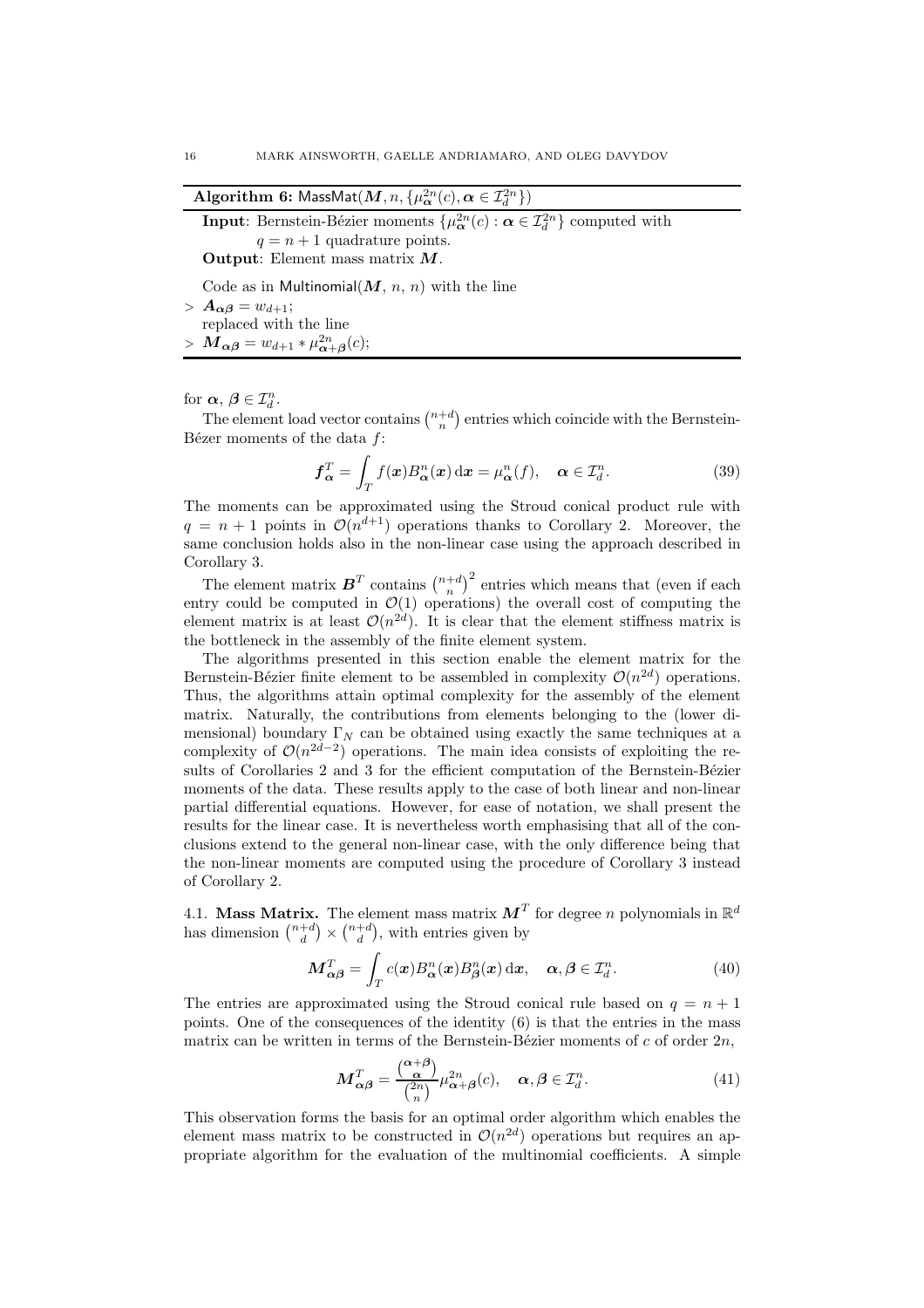Algorithm 7: StiffMat $(S, n, \{\mu_{\boldsymbol{\alpha}}^{2n-2}(A), \boldsymbol{\alpha} \in \mathcal{I}_d^{2n-2}\})$ **Input**: Bernstein-Bézier moments  $\{\mu_{\alpha}^{2n-2}(A) : \alpha \in \mathcal{I}_{d}^{2n-2}\}\)$  computed with  $q = n + 1$  quadrature points. Output: Element stiffness matrix S. Compute  $>$  for  $k = 1$  to  $d + 1$  do  $>$  for  $\ell = 1$  to  $d+1$  do  $>~\left| \quad \right|~\left\lbrack \begin{array}{c} \tilde{\mu}^{(k,\ell)}_{\boldsymbol{\alpha}} =\mathop{\rm grad}\lambda_{\ell} \cdot \mu^{2n-2}_{\boldsymbol{\alpha}}(\boldsymbol{A}) \cdot \mathop{\rm grad}\lambda_k, \quad \boldsymbol{\alpha} \in \mathcal{I}_d^{2n-2}; \end{array} \right.$ Remaining code as in Multinomial(S,  $n-1$ ,  $n-1$ ) with the line  $> A_{\alpha\beta} = w_{d+1};$ replaced with the lines  $>$  for  $k = 1$  to  $d + 1$  do  $>$  for  $\ell = 1$  to  $d+1$  do  $>\quad \bigg|\quad \bigg|\quad \mathcal{S}_{\boldsymbol{\alpha}+\boldsymbol{e}_k,\boldsymbol{\beta}+\boldsymbol{e}_\ell} \mathrel{+}= n^2 * w_{d+1} * \tilde{\mu}^{(k,\ell)}_{\boldsymbol{\alpha}+\boldsymbol{\beta}};$ 

algorithm is presented in Algorithm 5, although we note that the treatment of expressions involving large multinomial coefficients is typical when dealing with Bernstein polynomials and requires some care [12] to avoid overflow whilst maintaining efficiency.

**Theorem 3.** The element mass matrix of degree n in  $\mathbb{R}^d$  can be approximated and assembled using the Stroud conical quadrature rule with  $q = n + 1$  points in  $\mathcal{O}(n^{2d})$ operations using Algorithm MassMat.

*Proof.* Thanks to Corollary 2, the Bernstein-Bézier moments of order  $2n$  based on the Stroud conical quadrature rule with  $q = n + 1$  points, can be evaluated in  $\mathcal{O}(n^{d+1}(e^{(2n+1)/n}-1))$  operations. It is easy to verify that Algorithm 5 results in  $w_{d+1} = \binom{\alpha+\beta}{\alpha} \binom{2n}{n}$  and hence, thanks to (41), MassMat assembles the element mass matrix from the moments. For  $\ell = 1, \ldots, d-1$ , the loop over the pair of indices  $\alpha_{\ell}$ ,  $\beta_{\ell}$  contains one multiplication or division and is executed a total of  $\binom{n+\ell}{\ell}^2$  times, whilst the innermost loop,  $\ell = d$ , requires three multiplications and is executed  $\binom{n+d}{d}^2$  times, resulting in an overall complexity of

$$
\sum_{\ell=1}^d \binom{n+\ell}{\ell}^2 + 2\binom{n+d}{d}^2 = \mathcal{O}(n^{2d})
$$

operations, as claimed.

4.2. Stiffness Matrix. The element stiffness matrix  $S<sup>T</sup>$  for degree n polynomials in  $\mathbb{R}^d$  has dimension  $\binom{n+d}{d} \times \binom{n+d}{d}$ , with entries given by

$$
\mathbf{S}_{\alpha\beta}^T = \int_T \operatorname{grad} B_{\beta}^n(\mathbf{x}) \cdot \mathbf{A}(\mathbf{x}) \cdot \operatorname{grad} B_{\alpha}^n(\mathbf{x}) \, \mathrm{d}\mathbf{x}, \quad \alpha, \beta \in \mathcal{I}_d^n \tag{42}
$$

where the gradient is taken with respect to the physical coordinate  $x \in T$ . The main idea again is to exploit the property (6) of the Bernstein polynomials. Let  $e_{\ell} \in \mathcal{I}_d^1$ denote the multi-index whose  $\ell$ -th entry is unity and whose remaining entries vanish. We shall first use the following identity (easily obtained using elementary arguments and the definition of the Bernstein polynomials)

$$
\operatorname{grad} B_{\alpha}^{n}(\boldsymbol{x}) = n \sum_{k=1}^{d+1} B_{\alpha - \boldsymbol{e}_k}^{n-1}(\boldsymbol{x}) \operatorname{grad} \lambda_k, \quad \boldsymbol{\alpha} \in \mathcal{I}_d^n \tag{43}
$$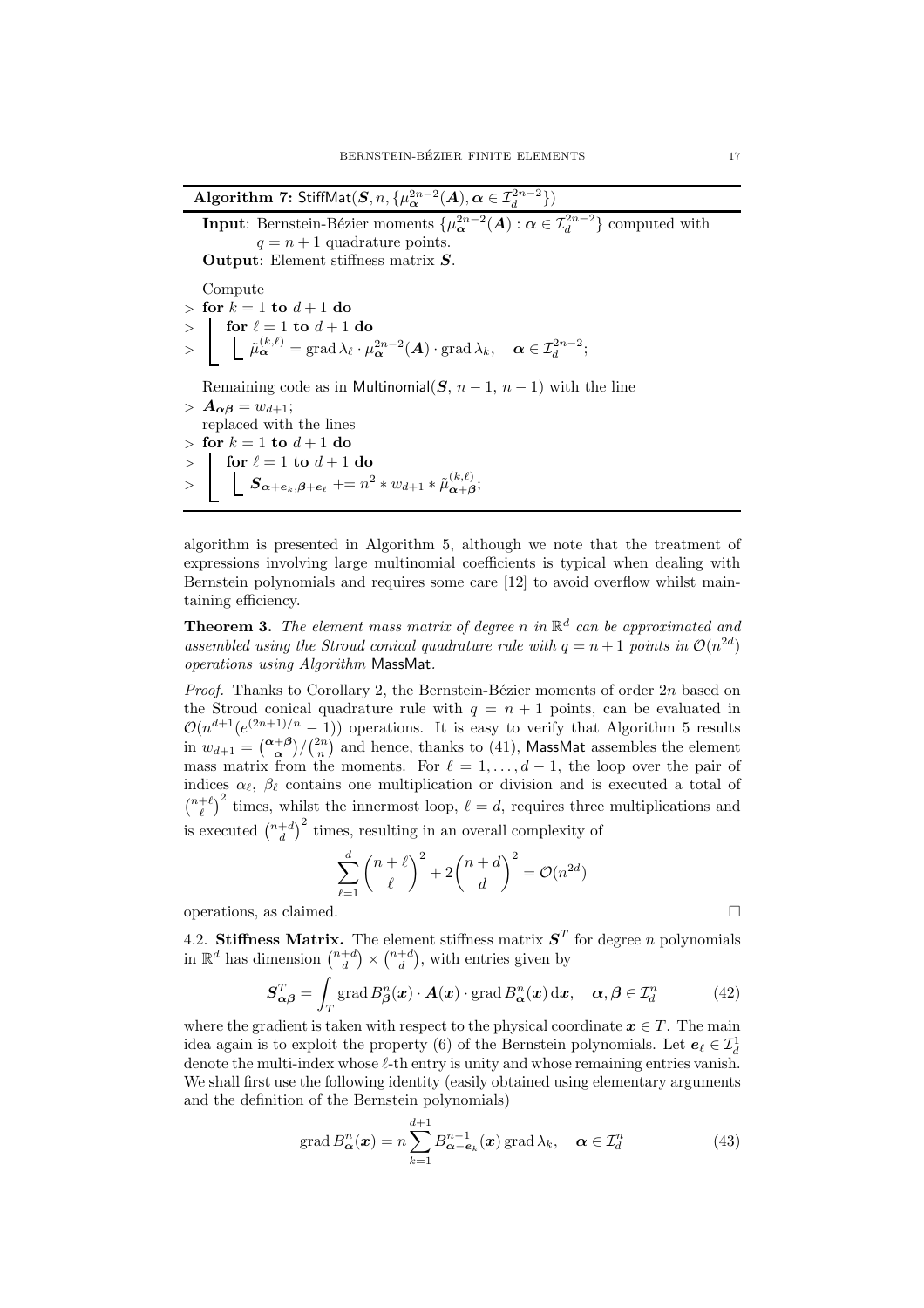| <b>Algorithm 8:</b> ConvectMat $(V, n, \{\mu_{\alpha}^{2n-1}(b), \alpha \in \mathcal{I}_{d}^{2n-1}\})$                                                  |
|---------------------------------------------------------------------------------------------------------------------------------------------------------|
| <b>Input:</b> Bernstein-Bézier moments $\{\mu_{\alpha}^{2n-1}(b) : \alpha \in \mathcal{I}_{d}^{2n-1}\}\)$ computed with                                 |
| $q = n + 1$ quadrature points.                                                                                                                          |
| <b>Output:</b> Element convective matrix $V$ .                                                                                                          |
| Compute                                                                                                                                                 |
| $\frac{1}{2}$ for $k = 1$ to $d + 1$ do                                                                                                                 |
| $> \left  \tilde{\mu}_{\alpha}^{(k)} = \mu_{\alpha}^{2n-2}(\boldsymbol{b}) \cdot \text{grad} \lambda_k, \quad \alpha \in \mathcal{I}_d^{2n-1}; \right.$ |
| Code as in Multinomial( $V$ , $n-1$ , n) with the line                                                                                                  |
| $> A_{\alpha\beta} = w_{d+1};$                                                                                                                          |
| replaced with the lines                                                                                                                                 |
| $\frac{1}{2}$ for $k=1$ to $d+1$ do                                                                                                                     |
| $>$ $\bm{V_{\alpha+e_k,\beta}}$ += $n*w_{d+1} * \tilde{\mu}^{(k)}_{\alpha+A};$                                                                          |
|                                                                                                                                                         |

where we use the convention whereby any terms for which  $\boldsymbol{\alpha} - \boldsymbol{e}_k \notin \mathcal{I}_d^{n-1}$  are simply omitted from the summation. Inserting this identity into the expression for the entries of the stiffness and making use of the property (6) gives an expression for the entries of the stiffness matrix in terms of the matrix-valued Bernstein-Bézier moments of the data  $\mathbf{A} \in \mathbb{R}^{d \times d}$ :

$$
\mathbf{S}_{\alpha\beta}^T = n^2 \sum_{k,\ell=1}^{d+1} \frac{\binom{\alpha - e_k + \beta - e_\ell}{\alpha - e_k}}{\binom{2n-2}{n-1}} \operatorname{grad} \lambda_k \cdot \mu_{\alpha - e_k + \beta - e_\ell}^{2n-2}(\mathbf{A}) \cdot \operatorname{grad} \lambda_\ell \tag{44}
$$

for  $\alpha, \beta \in \mathcal{I}_d^n$ , where we again adopt the convention whereby terms for which  $\alpha - e_k + \beta - e_\ell \notin \mathcal{I}_d^{2n-2}$  are ignored in the summation. Algorithm 7 takes advantage of the expression  $(44)$  for the efficient assembly of the element stiffness matrix in a similar fashion to the case of the mass matrix.

**Theorem 4.** The element stiffness matrix of degree n in  $\mathbb{R}^d$  can be approximated and assembled using the Stroud conical quadrature rule with  $q = n + 1$  points in  $\mathcal{O}(n^{2d})$  operations using Algorithm StiffMat.

The proof is virtually identical to the case of the mass matrix. One point worth noting however, is that the algorithm implements the convention (whereby terms involving invalid indices are ignored) without requiring expensive conditional if statements.

4.3. Convective Matrix. The element matrix  $V<sup>T</sup>$  corresponding to the convective term is given by

$$
\boldsymbol{V}_{\alpha\beta}^T = \int_T B_{\beta}^n(\boldsymbol{x}) \boldsymbol{b}(\boldsymbol{x}) \cdot \operatorname{grad} B_{\alpha}^n(\boldsymbol{x}) \, \mathrm{d}\boldsymbol{x}, \quad \alpha, \beta \in \mathcal{I}_d^n. \tag{45}
$$

Arguing as in the case of the element stiffness matrix using identities (6) and (43) leads to an alternative expression for these entries in terms of the vector-valued Bernstein-Bézier moments of the data  $\mathbf{b} \in \mathbb{R}^d$ :

$$
\boldsymbol{V}_{\alpha\beta}^T = n \sum_{k=1}^{d+1} \frac{\binom{\alpha - e_k + \beta}{\alpha - e_k}}{\binom{2n-1}{n-1}} \mu_{\alpha - e_k + \beta}^{2n-1}(\boldsymbol{b}) \cdot \operatorname{grad} \lambda_k \quad \alpha, \beta \in \mathcal{I}_d^n,\tag{46}
$$

with the usual convention applying. Algorithm 8 exploits this expression for the efficient assembly of the element convective matrix: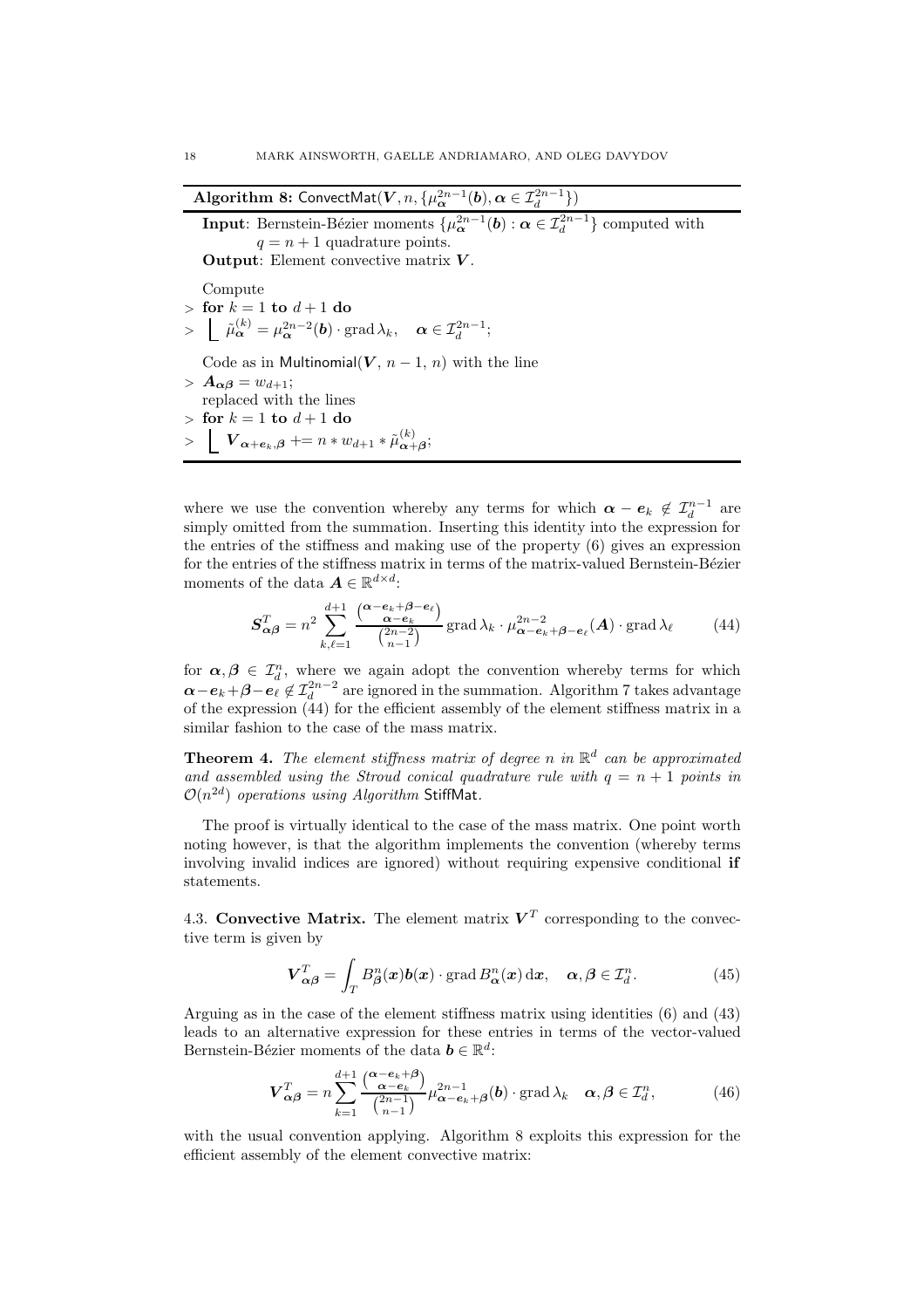

FIGURE 2. CPU time required for assembly of stiffness and mass matrices using Algorithms 6 and 7. The moments are obtained directly from (13) in the case of constant data, and evaluated using Algorithm 3 in the case of variable data. Results are shown for the cases of dynamic computation and precomputed values of the basis functions at the quadrature points.

## **Theorem 5.** The element convective matrix of degree n in  $\mathbb{R}^d$  can be approximated and assembled using the Stroud conical quadrature rule with  $q = n + 1$  points in  $\mathcal{O}(n^{2d})$  operations using Algorithm ConvectMat.

Figure 2 presents the timings obtained in the case where the number of quadrature points q is taken to be  $n+1$ , where n denotes the polynomial degree. The CPU time grows as  $\mathcal{O}(n^{2d})$  as predicted by theorems 3 and 4. For comparison, results are presented in the cases when the coefficients  $A$  and  $c$  are piecewise constant and when they vary within the element. It is observed that there is some benefit in taking advantage of the closed form expression (13) in the case of piecewise constant data although the difference diminishes as the order  $n$  increases in the cases where  $d > 1$ , reflecting the fact that the computation of the moments is an  $\mathcal{O}(n^{d+1})$  operation compared with the actual assembly which is an  $\mathcal{O}(n^{2d})$  operation. Results are presented for variable data for when the univariate Bernstein-Bézier functions are evaluated on the fly (as in Algorithm 4) and for when the values at the quadrature points are precomputed and stored on disc. It is observed that the difference in CPU time is negligible. The actual implementation takes advantage of sequential lay-out of the entries in the matrices in memory to avoid excessive costs due to indirect memory access.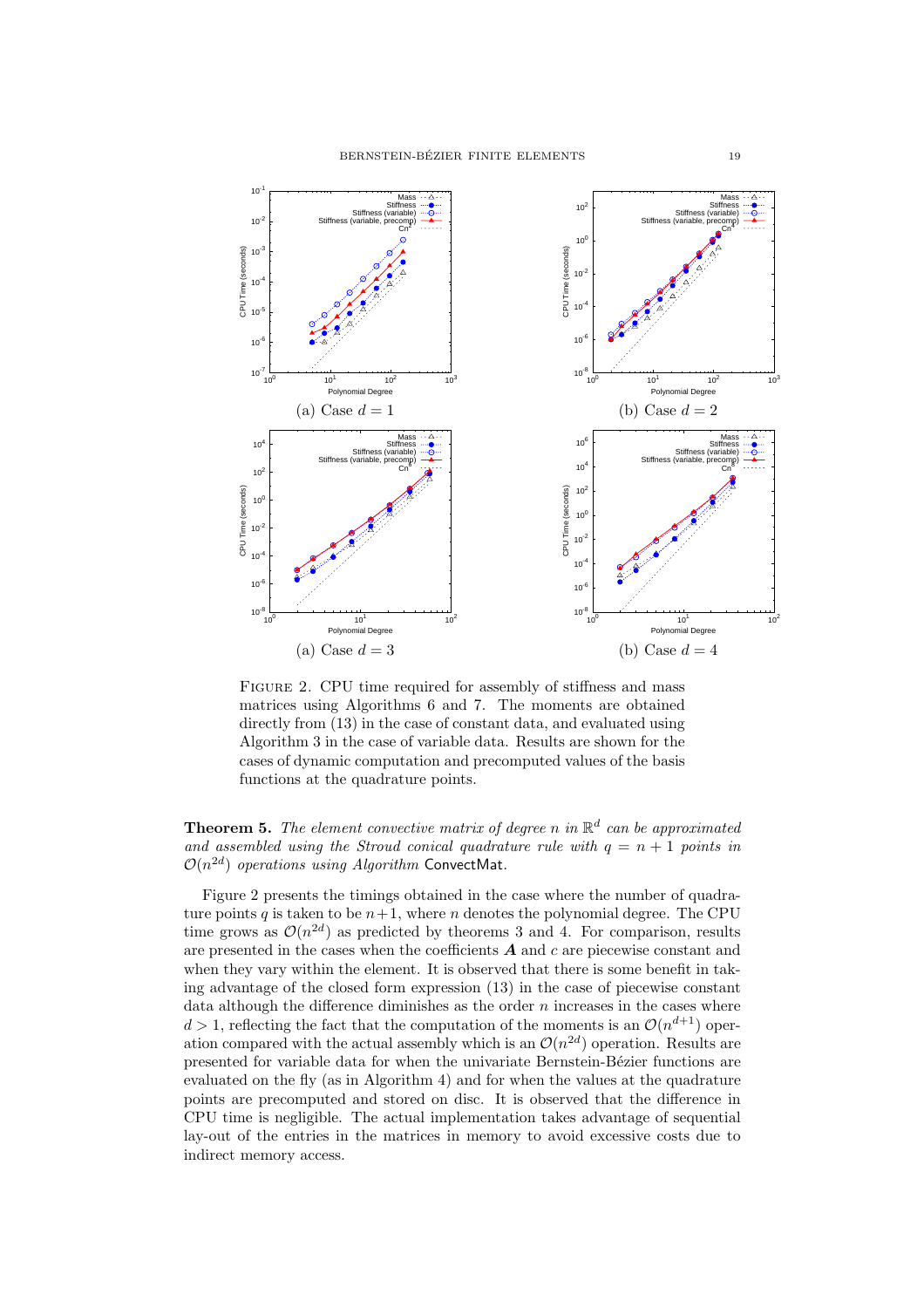4.4. Efficient Multiplication by Element Matrices. The algorithms presented above show how the computation of the element matrices can be carried out (using the Stroud conical quadrature rule) for polynomials of arbitrary degree  $n$  in any number of dimensions d in the optimal complexity of  $\mathcal{O}(n^{2d})$  operations. Nevertheless, in some applications, such as iterative solution methods, one may wish to by-pass the assembly of the matrices in favour of directly computing the result of multiplication of the BB-vector  $\vec{C}$  corresponding to the current approximation u to the true solution by one of the above matrices.

By choosing  $f(\mathbf{x}; u; \text{grad } u) = c(\mathbf{x})u(\mathbf{x})$  in equation (35), we obtain

$$
\mu_{\alpha}^{n}(u,f) = \int_{T} B_{\alpha}^{n}(\boldsymbol{x}) c(\boldsymbol{x}) u(\boldsymbol{x}) \, d\boldsymbol{x} = \sum_{\beta \in \mathcal{I}_{d}^{n}} \boldsymbol{M}_{\alpha\beta} C_{\beta} = (\boldsymbol{M}\vec{C})_{\alpha}, \quad \alpha \in \mathcal{I}_{d}^{n},
$$

and it follows from Corollary 3 that multiplication by the mass matrix can be carried out in  $\mathcal{O}(q^{d+1}(e^{(n+1)/q}-1))$  operations, even in the case of variable data. Likewise, choosing  $f(\mathbf{x}; u; \text{grad } u) = \mathbf{A}(\mathbf{x})$  grad u in equation (35) and making use of identity (43) enables us to compute the result of multiplication by the stiffness matrix in  $\mathcal{O}(q^{d+1}(e^{(n+1)/q}-1))$  operations, again in the case of variable data. If, as is usually the case, we select  $q = \mathcal{O}(n)$ , then these operation counts reduce to  $\mathcal{O}(n^{d+1})$  complexity obtained in [16] in the special case of piecewise constant data.

#### 5. TENSOR PRODUCT BERNSTEIN-BÉZIER FINITE ELEMENTS

Suppose that we have a finite element  $(A, \Sigma_A, P_A)$  where  $P_A$  is the space spanned by the basis functions  $\{\phi^A_\alpha : \alpha \in \Sigma_A\}$ , and that the valuation of the moments  $\{\mu_A^{\alpha}(\cdot):\alpha\in\Sigma_A\}$  costs  $M_A$  operations and involves  $N_A$  function evaluations. Given another such element  $(B, \Sigma_B, P_B)$ , the tensor product element over the domain  $A \times$ B has degrees of freedom  $\Sigma_A \times \Sigma_B$  over the space  $P_A \times P_B$  spanned by  $\{\phi^A_\alpha(x) \phi^B_\beta(y)$ :  $\alpha \in \Sigma_A, \beta \in \Sigma_B$ ).

How much does it cost to evaluate the moments

$$
\mu_{A \times B}^{\alpha \times \beta}(f) = \int_{A \times B} f(x, y) \phi_{\alpha}^{A}(x) \phi_{\beta}^{B}(y) dx dy, \quad (\alpha, \beta) \in \Sigma_A \times \Sigma_B
$$

of a given function  $f: A \times B \to \mathbb{R}$ , for the tensor product element? It is easy to see that

$$
\mu_{A \times B}^{\alpha \times \beta}(f) = \mu_A^{\alpha}(f_B^{\beta}), \quad \alpha \in \Sigma_A, \beta \in \Sigma_B
$$

where  $f_B^{\beta}: A \to \mathbb{R}, \beta \in \Sigma_B$ , is the function defined by the rule

$$
f_B^{\beta}(x) = \int_B f(x, y) \phi_{\beta}^B(y) dy = \mu_B^{\beta}(f(x, \cdot)).
$$

The computation of the moments over the tensor product element requires  $N_A$ evaluations of the function  $f_B^{\beta}$  for each  $\beta \in \Sigma_B$ , thereby contributing a cost of  $N_A \times M_B$  operations. Once these values are in hand, the cost of evaluating the moments  $\mu_A^{\alpha}$  for each  $\beta \in \Sigma_B$  is  $M_A$ , meaning that the computation of the actual moments given the data contributes a cost of  $M_A \times \dim(\Sigma_B)$ . It is clear that the number of function evaluations  $N_B$  must exceed the dimension of the space  $P_B$ , so that  $\dim(\Sigma_B) \leq N_B$ . The following result now follows:

**Theorem 6.** Let  $(A, \Sigma_A, P_A)$ , respectively  $(B, \Sigma_B, P_B)$ , denote a finite element whose moments may be computed in  $M_A$  operations and  $N_A$  function evaluations, respectively  $M_B$  and  $N_B$ . Then, the moments for the tensor product element may be evaluated in at most  $M_A \times N_B + N_A \times M_B$  operations involving  $N_A \times N_B$  function evaluations.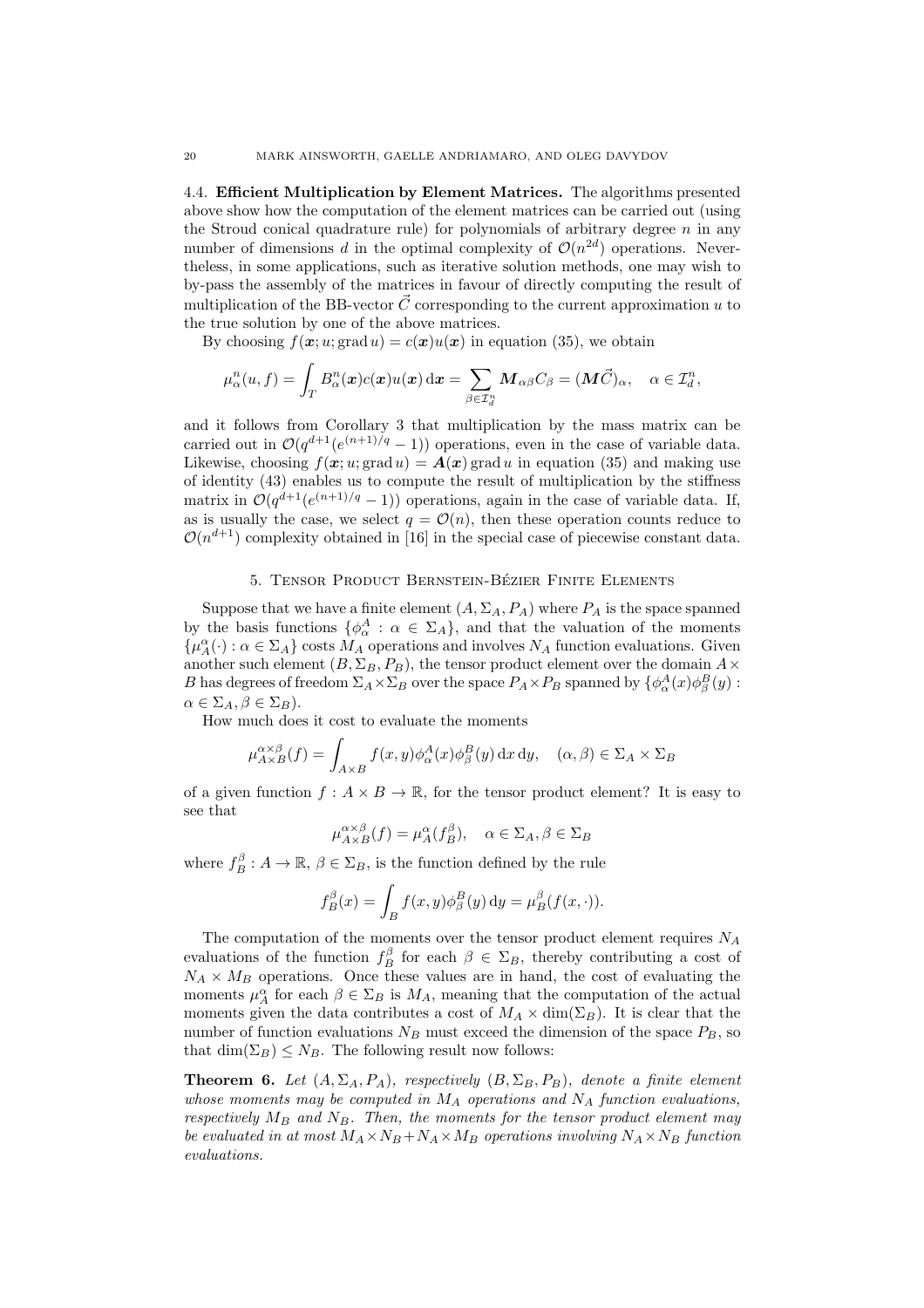We may use the above construction and result to construct other kinds of Bernstein-Bézier finite elements and corresponding algorithms for the evaluation of the moments.

5.1. Example 1: Prismatic Bernstein-Bézier Finite Element. Suppose that we form a tensor product element from a d-dimensional and a 1-dimensional simplex giving a so-called prismatic element in the case  $d \geq 2$ . We suppose that each element has the same polynomial degree  $n$  and each is based on the same  $q$ -point Stroud rule, i.e.  $(A, \Sigma_A, P_A) = (T_d, \Sigma_d^n, \mathbb{P}_d^n)$  and  $(B, \Sigma_B, P_B) = (T_1, \Sigma_1^n, \mathbb{P}_1^n)$ . Then, the tensor product element uses Bernstein-Bézier basis functions. Moreover, thanks to Corollary 2, we have  $N_A = q^d$ ,  $M_A = O(q^{d+1}(e^{(n+1)/q} - 1))$  and  $N_B = q$ ,  $M_B = \mathcal{O}(q^2(e^{(n+1)/q}-1))$ . Theorem 6 then shows that the moments on the tensor product element can be computed in at most  $\mathcal{O}(q^{d+2}(e^{(n+1)/q}-1))$  operations by composing the routine Moment with itself to first compute the moments over B, and then again to compute the moments over  $A$ . Consequently, we can evaluate the moments over the  $d + 1$ -dimensional tensor product element with the same complexity as needed to evaluate the moments over a  $d+1$ -dimensional simplex.

5.2. Example 2: Quadrilateral Bernstein-Bézier Finite Element. Suppose we take  $d = 1$  in the previous example. Then the resulting element is a Bernstein-Bézier quadrilateral finite element and the moments can be evaluated in  $\mathcal{O}(q^2(n+1))$ operations involving  $q^2$  function evaluations since  $M_A = M_B = \mathcal{O}(q(n+1))$  in this case (c.f. proof of Theorem 2).

5.3. Example 3: Hexahedral Bernstein-Bézier Finite Element. Suppose we take the element A appearing in Theorem 6 to be the quadrilateral Bernstein-B $\acute{e}z$ ier finite element in the previous example and  $B$  to be the Bernstein-B $\acute{e}z$ ier finite element  $(T_1, \Sigma_1^n, \mathbb{P}_1^n)$ . The resulting element is a Bernstein-Bézier hexahedral finite element and the moments can be evaluated in  $\mathcal{O}(q^3(n+1))$  operations and  $q^3$  function evaluations.

5.4. Example 4: Bernstein-Bézier Finite Element on  $[0,1]^d$ . More generally, by repeatedly forming the tensor product of this element with  $(T_1, \Sigma_1^n, \mathbb{P}_1^n)$ , we obtain the  $d$ -dimensional tensor product Bernstein-Bézier finite element for which the moments can be evaluated in  $\mathcal{O}(q^d(n+1))$  operations.

The foregoing examples show how Bernstein-Bézier finite elements can be constructed on elements other than simplices and that the moments can be evaluated in the same complexity as the corresponding simplicial element in the same number of dimensions. The algorithms for the assembly of the stiffness, mass and convective matrices are readily extended to tensor product elements to give optimal order assembly algorithms for such elements.

#### **REFERENCES**

- [1] S. ADJERID, M. AIFFA, AND J. FLAHERTY, Hierarchical finite element bases for triangular and tetrahedral elements, Comput. Methods Appl. Mech. Engrg., 190 (2001), pp. 2925–2941.
- [2] M. Ainsworth and J. Coyle, Hierarchic finite element bases on unstructured tetrahedral meshes, Internat. J. Numer. Methods Engrg., 58 (2003), pp. 2103–2130.
- [3] M. L. BITTENCOURT, Fully tensorial nodal and modal shape functions for triangles and tetrahedra, Internat. J. Numer. Methods Engrg., 63 (2005), pp. 1530–1558.
- [4] S. BRENNER AND L. SCOTT, The Mathematical Theory of Finite Element Methods, vol. 15 of Texts in Applied Mathematics, Springer-Verlag, New York, 1994.
- [5] C. Canuto, M. Hussaini, A. Quarteroni, and T. Zang, Spectral methods. Evolution to complex geometries and applications to fluid dynamics, Scientific Computation, Springer, Berlin, 2007.